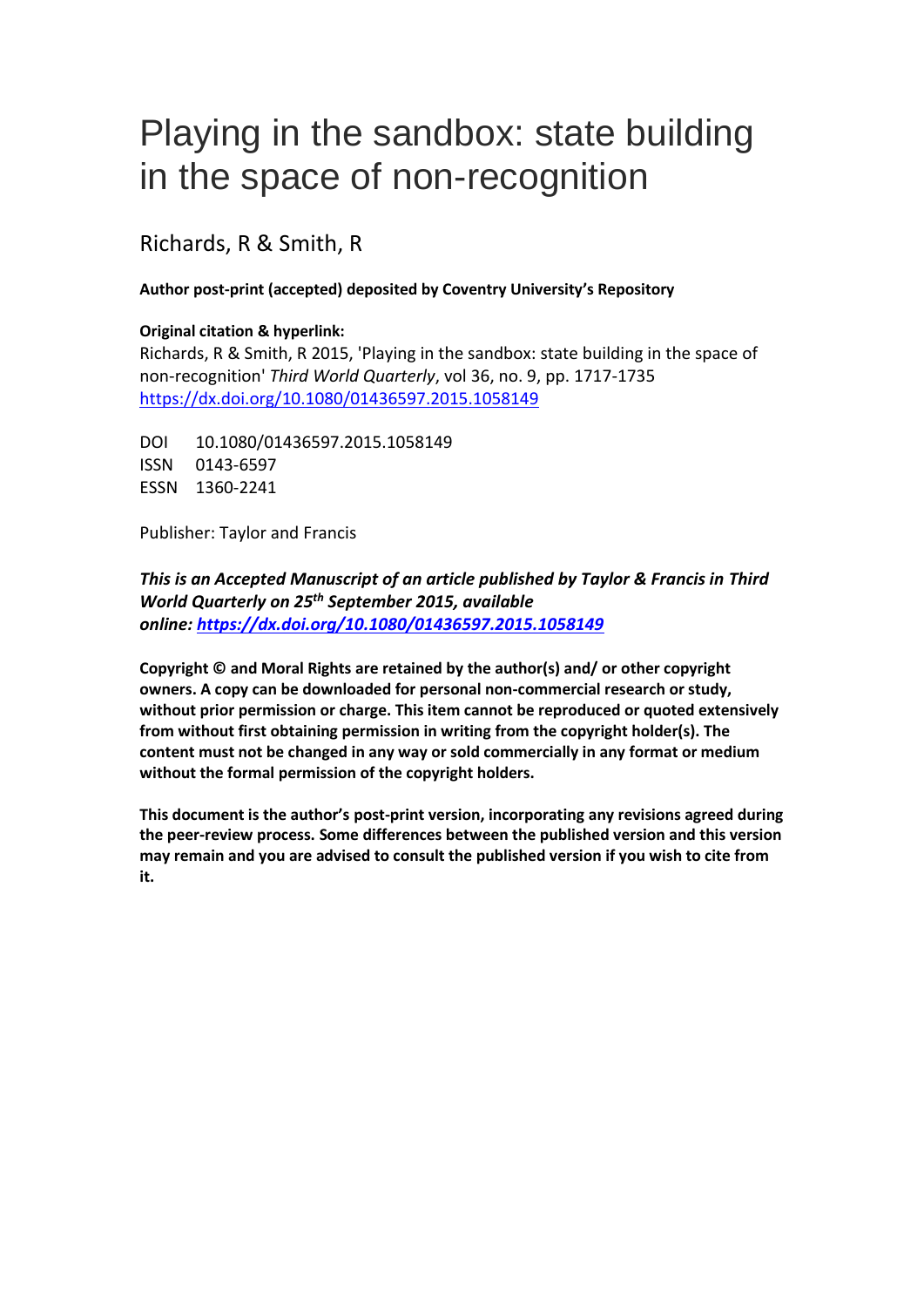## **Playing in the sandbox: statebuilding in the space of non-recognition**

*Rebecca Richards, Department of International Studies and Social Science, Coventry University, Coventry, UK*

*Robert Smith, Department of International Studies and Social Science, Coventry University, Coventry, UK*

Rebecca Richards (corresponding author) Lecturer in African Politics and IR Coventry University Department of International Studies and Social Science Priory Road Coventry CV1 5FB drrebeccarichards@gmail.com 07815 890199

Robert Smith Lecturer in International Relations Coventry University Department of International Studies and Social Science Priory Road Coventry CV1 5FB robert\_g\_smith@talk21.com 07736 431019

The authors would like to acknowledge and thank participants at the Unrecognised States Workshop at the 2012 European Workshop in International Studies in Tartu, Estonia, and the editors of C. Daase, et. al., *Recognition in International Relations* (Palgrave. 2015) for their helpful comments on earlier versions of this article.

Keywords: unrecognised states; recognition; legitimacy; statebuilding; Somaliland; Kurdistan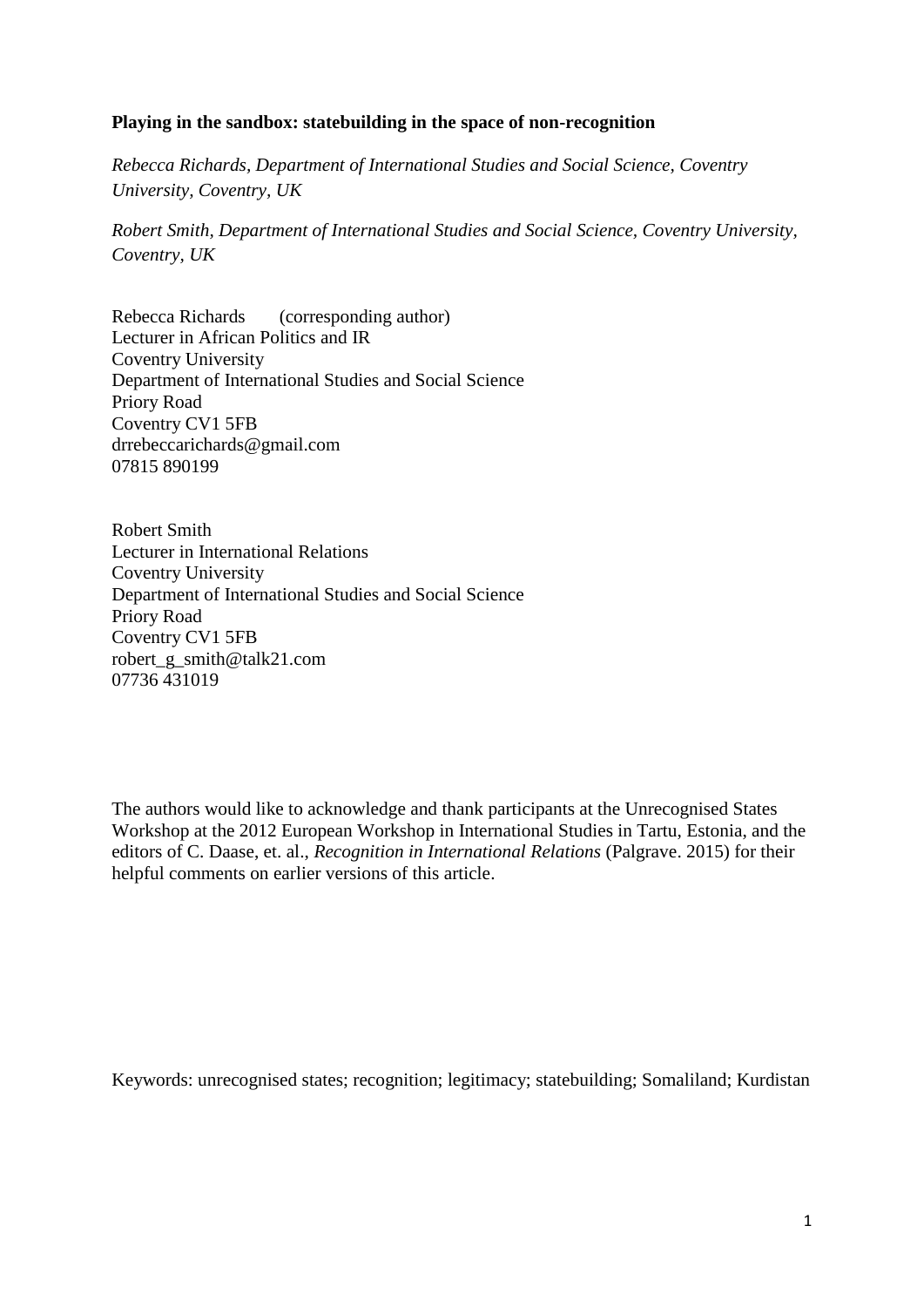## **Abstract:**

For unrecognized states in the international system, recognition of sovereign statehood is the ultimate goal. Not being 'a state' means being excluded from global networks. However, even in the most basic definitions and criteria for unrecognized states there is a period of relative autonomy due to non-recognition. It is a period when political actors can use isolation to establish the state's narrative, identity, and structure. It is this period that provides the foundations for external interaction. It is in this period that the state is born. This article examines another side to the politics of recognition: the politics of non-recognition. Drawing on the contemporary examples of Somaliland and Kurdistan, this article assesses whether the benefits as well as the costs of non-recognition.

Rebecca Richards is a Lecturer in African Politics and International Relations at Coventry University. Her work centres on conceptualising statebuilding, statebuilding in unrecognised states, and understandings of the state. She also focuses on the process of statebuilding in Somaliland. She is the author of *Understanding Statebuilding: Traditional Governance and the Modern State in Somaliland* (Ashgate 2014).

Robert Smith is a Lecturer in International Relations at Coventry University. His work focuses on the development of the Iraqi state post-2003, with particular emphasis on the emergence of Kurdistan as a viable state-like entity. He has previously taught at Lancaster University and at Sandhurst Royal Military Academy, as well working as a political and security analyst in Iraq and Kurdistan.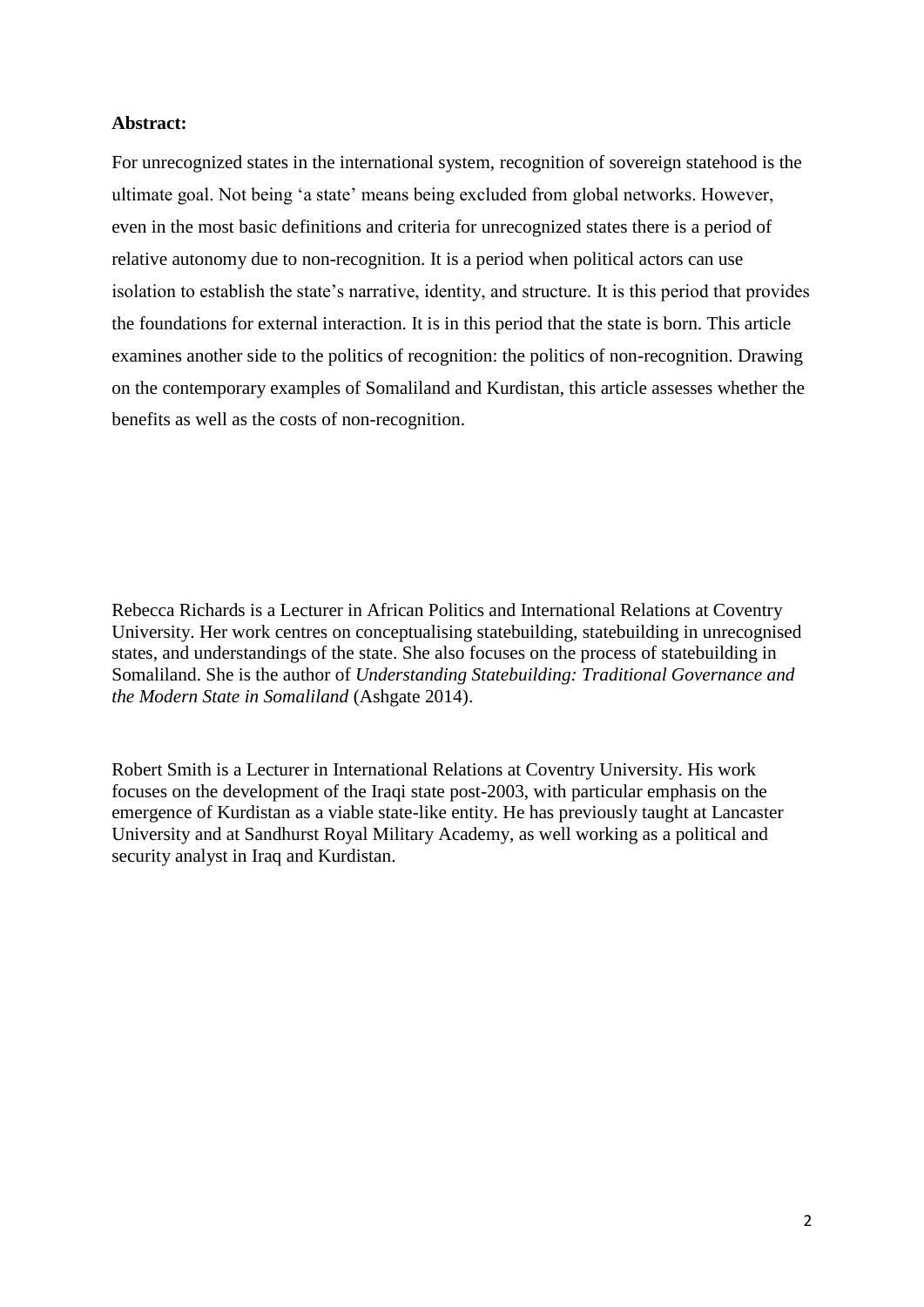#### **Playing in the sandbox: statebuilding in the space of non-recognition**

Recognition of sovereign statehood is the final obstacle facing those political entities in the international system that want to be states. Unrecognised states exist in a position seemingly outside of the international system whereby they exhibit all of the characteristics of statehood short of international recognition of sovereignty. For such entities, recognition is the ultimate goal. In these entities the 'state' exists long before legal standing is granted, and is widely seen as a precondition of recognition. Because of this, although the very act of granting recognition would impart a drastic change in the juridical legality and placement of the political entity under question, drastic empirical change is unlikely in what are already developed political systems. For unrecognised states, the existence of the 'state' is a necessity, therefore the quest for recognition, and existence within the space of nonrecognition, carries powerful political agency within these political entities.

In this article we argue that the ambition to achieve international recognition creates a positive dynamic in the process of statebuilding in unrecognised states. From this we observe that whilst non-recognition brings its own problems, unrecognised states also benefit from this period. First, the quest for recognition is a spur to statebuilding within a territory and is also a narrative around which the population can unite to build a common political identity. Second, a period without international oversight can act as a stabilizing factor,<sup>1</sup> a space where state formation can take place without a rigid framework, allowing for structures that are amenable to the domestic community. We see this as a period when liberation movements can use isolation to establish the narrative, the identity, and the structure of the state, and to form the institutions of government and governance. It is this period that provides the foundations for external interaction, and it is in this period that the state comes into being for its population and the international community.. Based in understandings of statebuilding, this article examines a side to recognition that is often overlooked: the political space of nonrecognition. The attempt here is not to squeeze all cases into a box or to homogenise political entities. However, similarities in the socio-political space of these entities<sup>2</sup> is too analytically significant to ignore. Whilst utilizing the examples of Somaliland and Kurdistan through the lens of statebuilding, this article considers the role of non-recognition in the development of society-state relations in the new 'states' in terms of flexibility of state, identity, and ultimately resilience. $3$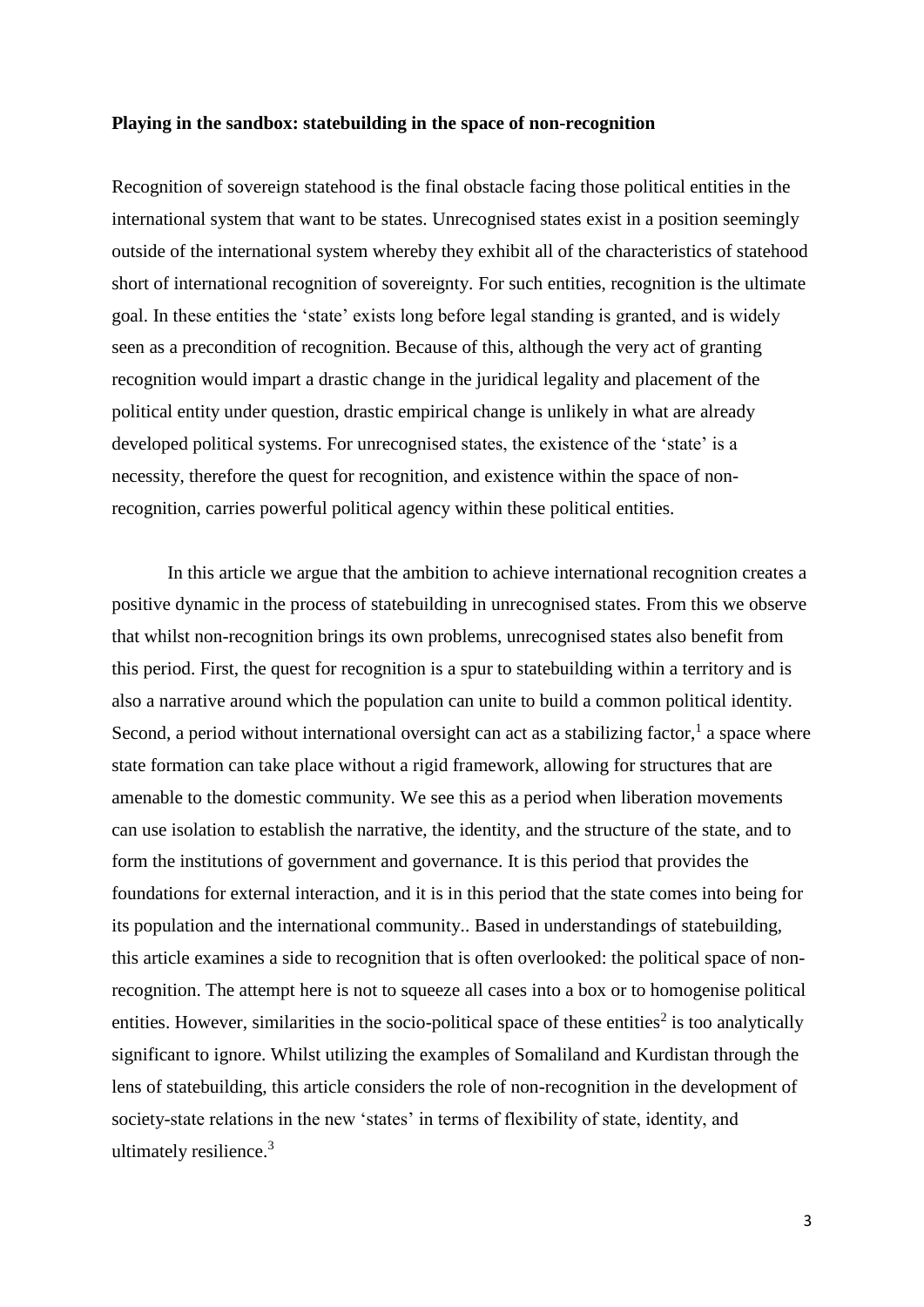#### **Recognition, Non-Recognition and Unrecognised States**

The concept of recognition is one of the murky concepts in international relations. As Geis, et al, identify, a 'ubiquity of issues' relate to recognition. However, '*what* a certain actor seeks recognition of and from whom, how exactly recognition comes about (or fails to come about), and how it can be 'measured' is not self-evident'.<sup>4</sup> This is especially pertinent for unrecognised states, where mechanisms and processes for recognition sovereign statehood are not clear, defined, or in some ways even existent. When discussing these political entities, though, what is clear is the 'what' and the 'from whom': the underlying commonality of recognition centres on recognition of sovereign statehood, or statehood that is legally recognised and is internally accepted. Thus, the factor of recognition, or, to be more precise, non-recognition, cannot be ignored.

As with any definitional task, defining unrecognised states is difficult not only because of ambiguity surrounding recognition, but also because of diversity of entities that can be classed as 'unrecognised,' although not all may be classed as 'states'. Indeed, the line drawn between secessionist movements or disputed territories and unrecognised states is thin and sometimes wavering, depending on who is doing the labelling.<sup>5</sup> However, for purposes of clarity of discussion, it is necessary to outline and define those entities under consideration as unrecognised states.

In many ways, unrecognised states are the flipside of what Jackson identifies as quasistates: they are empirical states that are lacking in, and seeking, juridical statehood.<sup>6</sup> In his early work on what he termed 'de facto states', Pegg defines these entities as:

entities which feature long-term, effective, and popularly-supported organized political leaderships that provide governmental services to a given population in a defined territorial area. They seek international recognition and view themselves as capable of meeting the obligations of sovereign statehood. They are, however, unable to secure widespread juridical recognition and therefore function outside the boundaries of international legitimacy.<sup>7</sup>

Caspersen and Stansfield expand on this, offering further criteria to identifying to define unrecognised states. First, these entities must have 'de facto independence, including territorial control, and have managed to maintain this for at least two years'. Second, they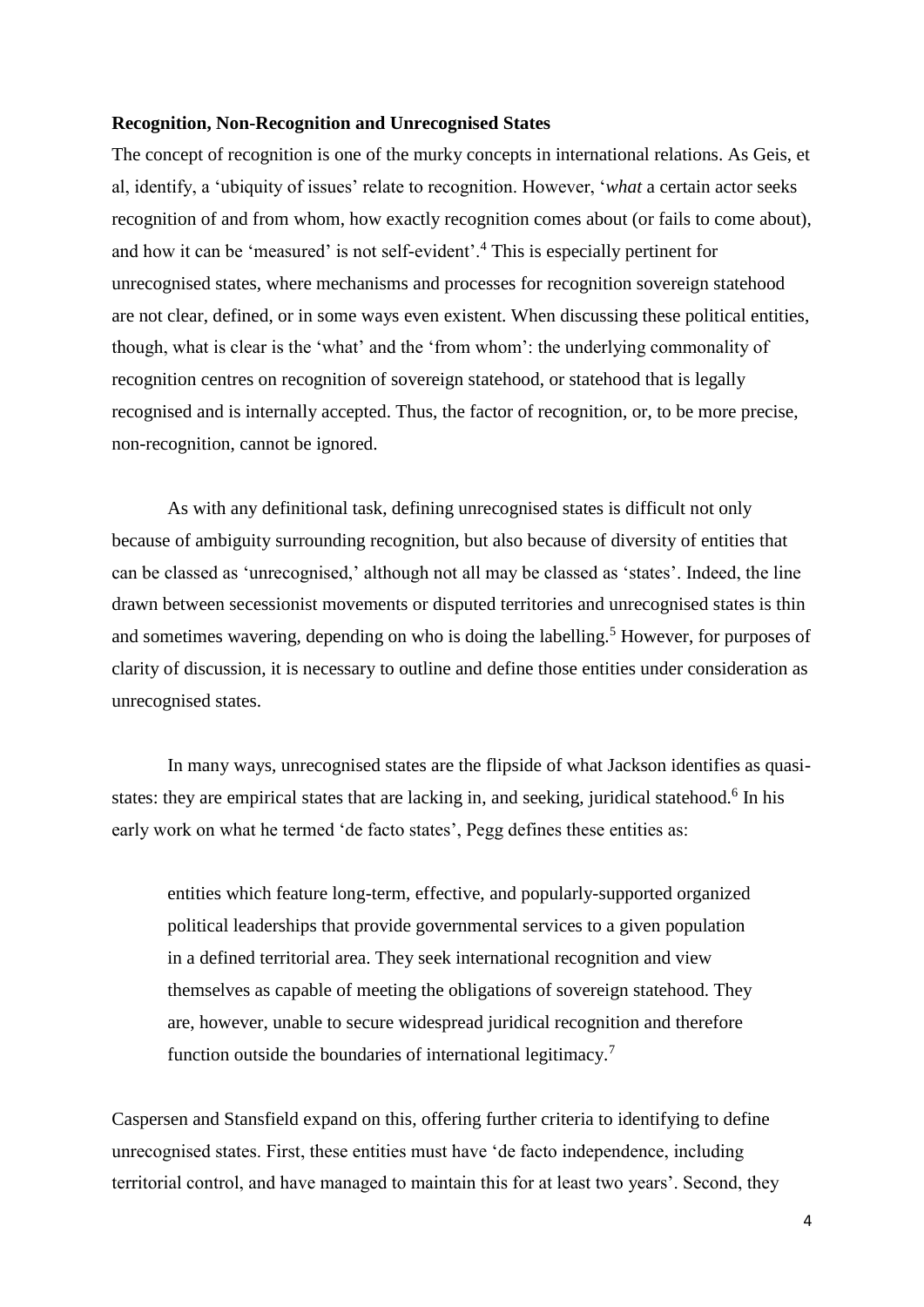cannot have gained recognition of sovereign statehood, even if they have been recognized by individual states or blocs of states, meaning that they are not 'full members of the international system of sovereign states'. Most unrecognised states have some form of partial or informal recognition in that an individual state or bloc of states interacts with it on a statelike level. However, without recognition of sovereignty by the community of states, they remain 'non-states'. Finally, unrecognised states must have a clear desire to be fully independent from the state from which they are separating (parent state), meaning they are seeking full legal recognition of sovereign statehood.<sup>8</sup> This final point highlights commonalities amongst the wide variety of entities considered to be unrecognised states: they are engaged in the complex socio-political process of statebuilding.<sup>9</sup> Whilst the declaration of independence may be a means of stating of intent or an identification of an entity, it is not statebuilding. Indeed, whilst the statement of intent and statebuilding are connected, they are not the same thing; statebuilding is an ongoing and complex process that involves more than solely building the institutions of government. For some, such as Somaliland, this process takes place after the declaration of independence.<sup>10</sup> For some such as Kurdistan, where the declaration of independence is implied or latent rather than overt, the process of statebuilding comes before the declaration of independence. For most, some elements of statebuilding, such as the creation of a separate identity, occur prior to and following the declaration of independence.

Interestingly, within these definitions *who* wants independence – the population or the political elite – is not clearly addressed, and as Pegg concedes, it is 'extremely difficult to discern what a movement's true goals really are.'<sup>11</sup> However, as will be examined in following sections, it can be assumed that the continued process of statebuilding demonstrates a significant degree of societal acceptance of the separate entity and its continuing existence as a territory seeking recognition. Indeed, the criterion for seeking recognition – and the lengthy process of doing so – distinguishes between those entities within states that are seeking a degree of autonomy and those that are seeking statehood. Within these definitions is the recognition that the process of statebuilding has begun, either prior to the declaration of independence or after it, and the process is a continuing one. These entities claim not only independence for a territory, but they claim independent statehood and are seeking for that to be recognised.<sup>12</sup> Unlike larger, externally-led statebuilding projects, those in unrecognised states are self-led and undertaken in an environment of relative isolation and from the international system of states. Indeed, as King notes, 'the territorial

5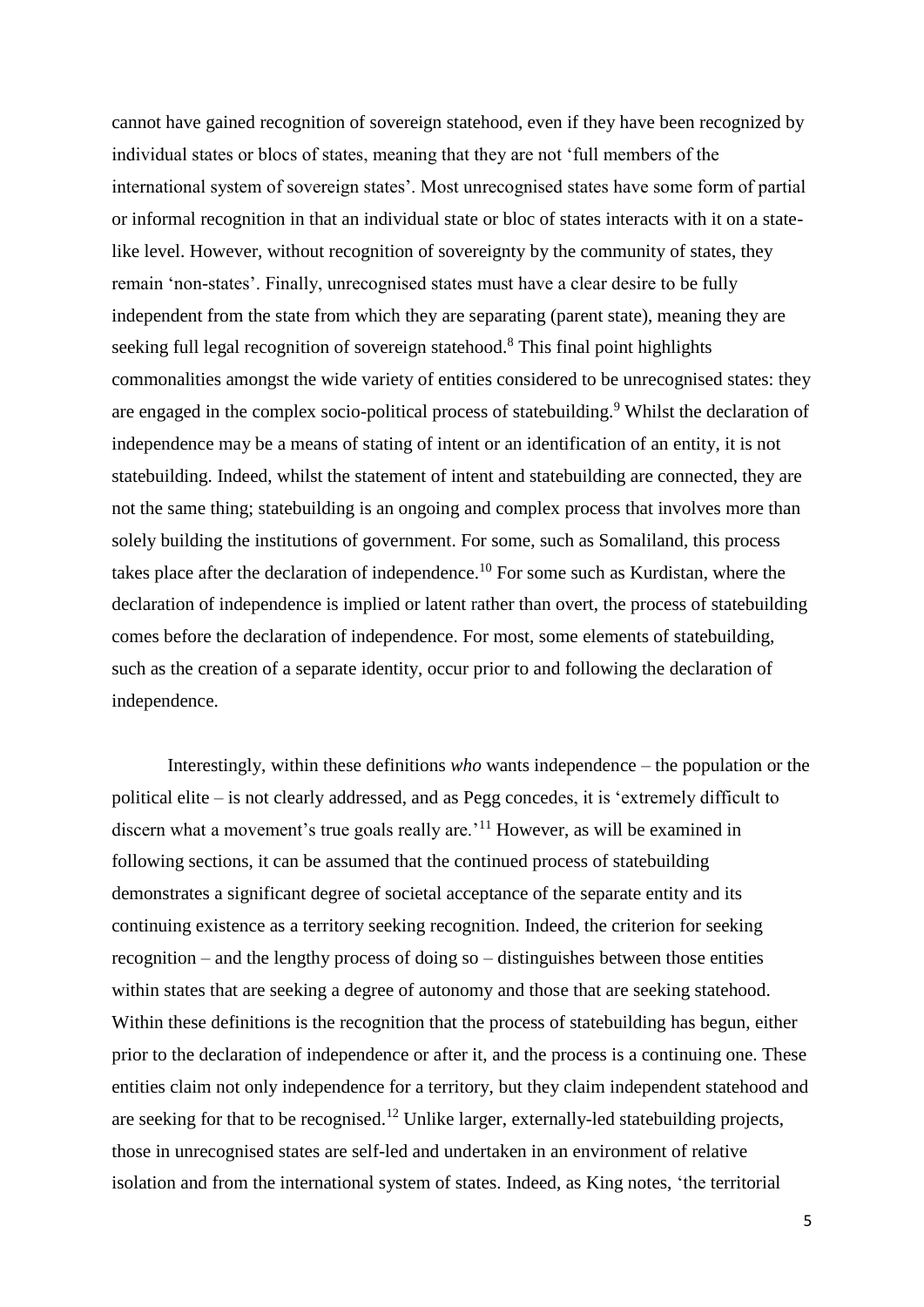separatists of the early 1990s have become the statebuilders of the early 2000s', creating territorial areas whose empirical attributes are 'about as well developed as that of the recognized states of which they are still notionally a part.'<sup>13</sup>

Recognition is an ambiguous term.<sup>14</sup> Some unrecognised states, such as South Ossetia (Russia), Nagorno Karabakh (Armenia), and Abkhazia (Russia), have strong patron states from whom they seek assistance and support, creating relationships that can be deemed partial or informal recognition. Others, such as Somaliland, do not, although this does not mean it does not also enjoy partial recognition, as Ethiopia and Djibouti have strong, yet informal, relationships with the territory. Kurdistan has been able to utilize the powers given to it by federalism in order to cultivate links with the international business community and strategic national investors, carving out an independent profile in trade by striking deals with neighbouring Turkey on energy and frequently visiting the World Economic Forum.<sup>15</sup> Although it is seeking approval for its status from key international actors, in these interactions it is not able to act as an independent state. When discussing recognition, what is referred to here is what Caspersen and Stansfield allude to as full or sovereign recognition: international recognition of sovereign statehood rather than recognition of the existence of a political entity.<sup>16</sup> However, vague and inconsistent legal and quantifiable standards and precedents surround how much recognition, and by whom, equates to the granting of sovereignty. There are no concrete or static rules as to how this recognition takes place, and indeed, as Caspersen notes, the rules of recognition have changed over time.<sup>17</sup> However, in discussions it is generally noted that full recognition means acceptance by a 'critical mass' of states,<sup>18</sup> or the opportunity to join international institutions, such as the UN or institutional legal frameworks, as a full state member.<sup>19</sup>

Lack of sovereign recognition brings significant detriments for the entities in question and their populations. Despite increasing international attention to many such as Kurdistan, Somaliland and Kosovo, the connotation of danger and deviance still remains attached to these 'breakaway' entities.<sup>20</sup> Because of their placement both within and outside the confines of a recognized state, many of these entities exist within the condition of unresolved conflict.<sup>21</sup> Further, even if peaceful, not being 'a state' means being excluded from many systemic interactions. Unrecognised states are not subject to international legal frameworks, even if the governments abide by the conditions of them. There are business opportunities and security considerations for the government and the people, and for some little or no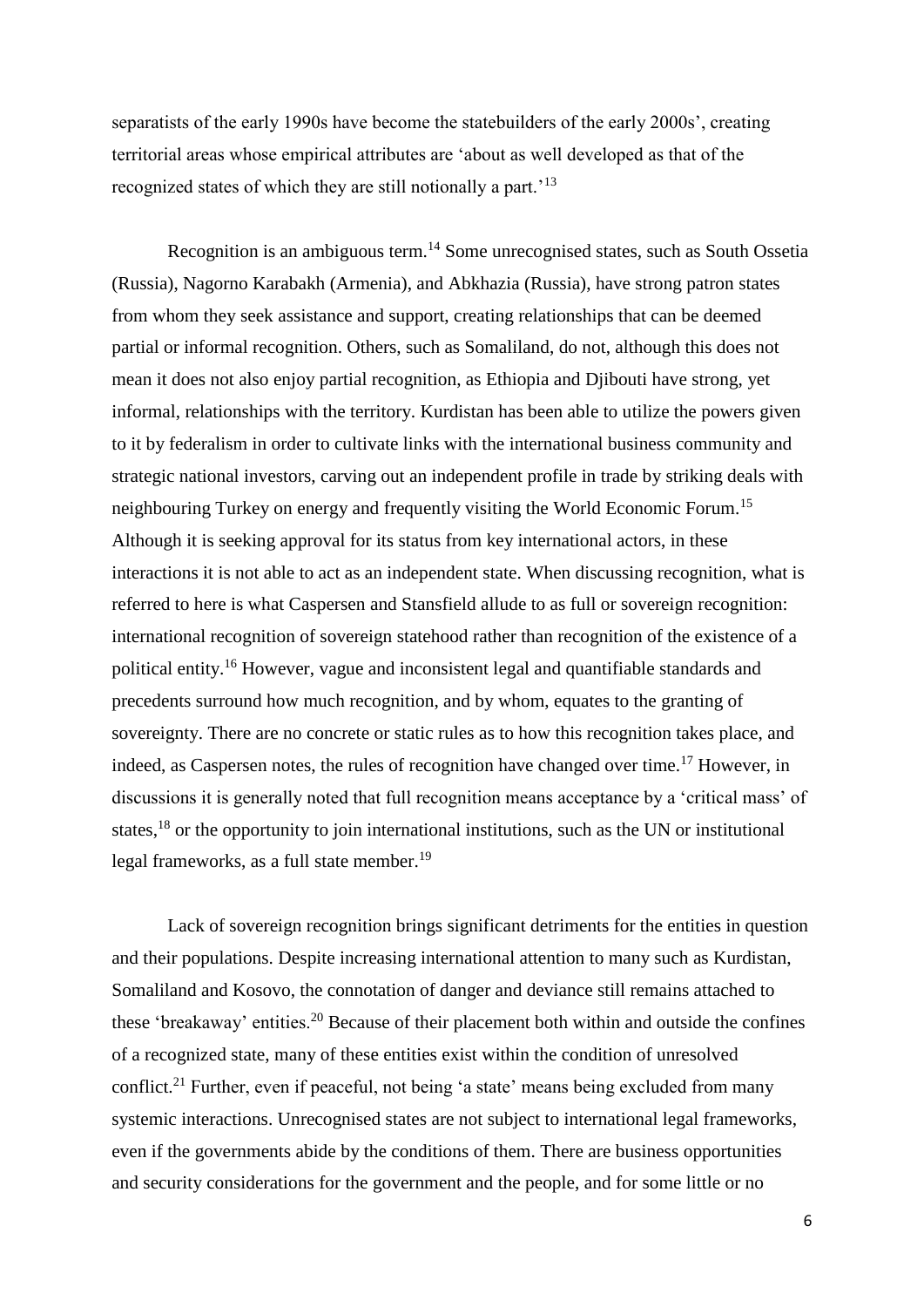access to passport services means a limit to travel. This is especially the case for those unrecognised states with no or contentious relationships with their parent state. Further, normative demands that dictate peaceful liberal democracies mean the 'state' cannot depend on strong-arm tactics and authoritarian rule, at least not in the long term. <sup>22</sup> Because of this, unrecognised statehood demands a high level of domestic legitimacy and support.<sup>23</sup> If longawaited and often long promised recognition does not come, less tangible factors such as nation-building, identity and cohesion can also suffer, thus creating the potential for a statesociety disconnect and instability.<sup>24</sup> As Caspersen notes, unrecognised states 'all find themselves in a position of limbo', striving to maintain a state-like political entity without the benefits of a place within the international system of states.<sup>25</sup> Political pressures and demands from both outside and within are intense, yet in reality chances for recognition are remote.<sup>26</sup> This state of suspended animation places limitations and boundaries on the socio-political development and evolution of a state, its institutions, its practices, and its identity.

Recognition of sovereignty does not make a state 'good,' just as non-recognition does not make a state 'bad'.<sup>27</sup> What recognition is is acceptance: it is acceptance into the club of statehood and all that goes with it. Recognition might legally bestow statehood upon a political entity, but it does not make 'the state'. Despite this, in the study of unrecognised states there is the expected pre-condition of 'stateness'. Even in the most basic definitions and criteria for an entity to be considered an unrecognised state there is a demand for statelike existence during a period of non-recognition. In their criteria, Caspersen and Stansfield stipulate what appears to be an arbitrary two years of existence as a state-like entity for the territory to be considered an unrecognised state.<sup>28</sup> Whilst analytically useful for the purposes of categorization, the time frame itself is less important than what it indicates; it is in this period that secessionist movements are separated from unrecognised states and that warlords or rebels turn into statebuilders.<sup>29</sup> These political entities may have their origins in war, violence, or oppression, but the building of the states has continued long after the war has stopped and separation declared. Indeed, this continued and sustained statebuilding is an indication of longevity rather than a moment of independence. Unrecognised states *must* exist as states prior to the legal granting of statehood. It is in the period between the declaration of intent and the granting of recognition – this space of non-recognition – that statebuilding takes place and the 'state', rather than the separate political entity, is made.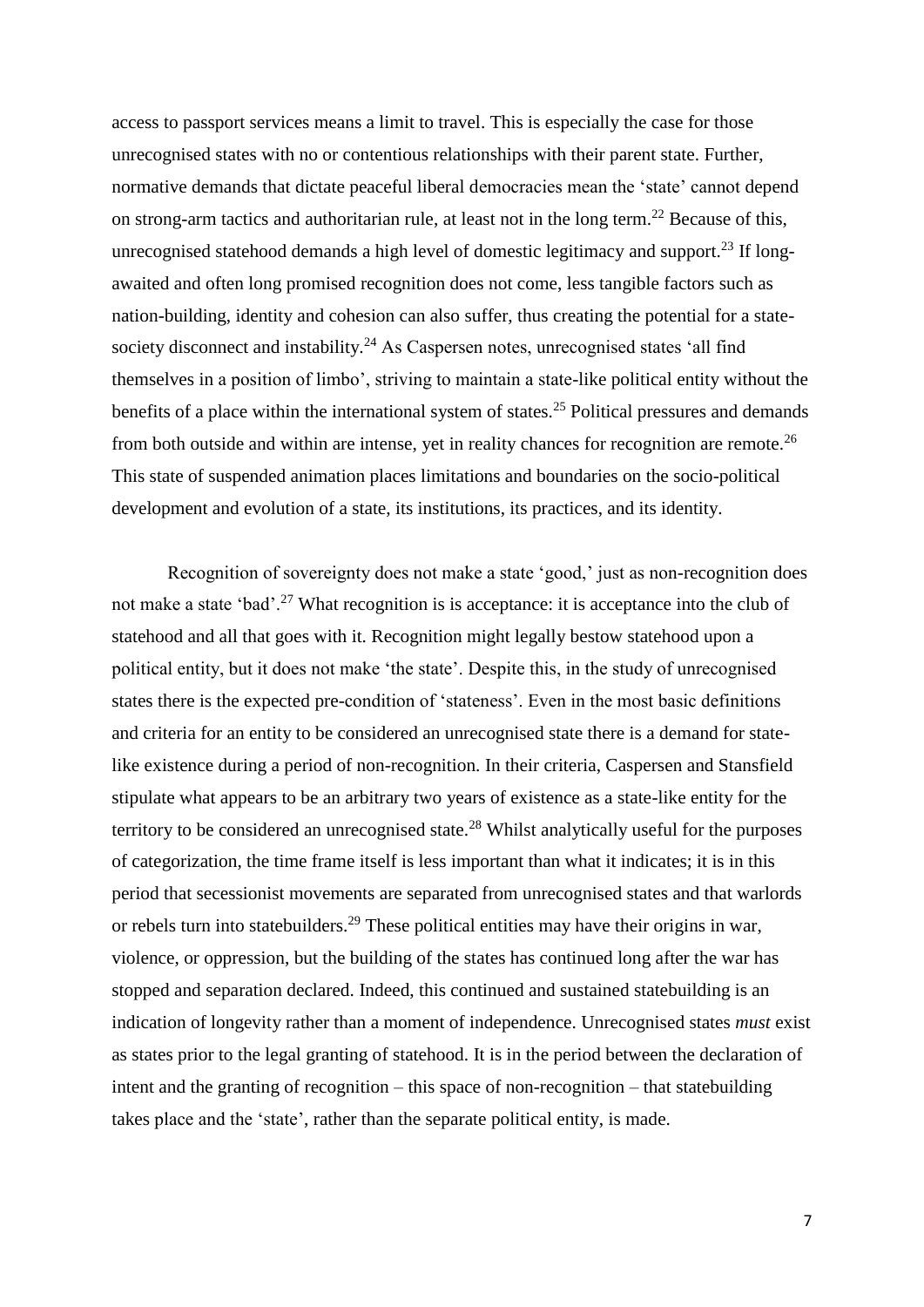#### **Statebuilding, statehood, and demands**

States and state-like entities cannot function in isolation in today's increasingly interconnected world. Even those not in direct contact with international institutions, developmental organizations or the system of states are still subject to being externally influenced by normative standards and policy precedents. In the realm of statebuilding and political development, international norms of what it means to be an acceptable or successful state impact upon both external action and domestic policy within developing states and, in particular, unrecognised states. For the latter, conforming to acceptable standards of statehood is perceived to be vital to attracting and maximizing investment and developmental assistance that can only be obtained following recognition of sovereignty. For some, therefore, the style and functions of the state become a tool for economic and political survival.<sup>30</sup> Statebuilding is a process that defies clear start and stop points. It is a sociopolitical negotiation whereby the structures and practices of statehood are established in response to internal needs and external demands. In this process the state does not come into being overnight; its development can take place over decades.<sup>31</sup> Declarations of independence for the unrecognised state does not end the process, with development continuing as states expand in scale and competence.

In statebuilding, the frameworks of good governance are seen as 'a "silver bullet" capable of assisting states in coping with the problems of our complex globalised world'.<sup>32</sup> Rooted in the belief that liberal democracy is inevitable given the chance, the approach to externally-led statebuilding is one dominated by building institutions as the means through which to bring stability, security, development, peace, and provision.<sup>33</sup> It is highly political and may include some deference to local considerations, but the project itself best reflects external demands, agendas, and requirements – a checklist of sorts.<sup>34</sup> The expectation is that after a short period of time, a stable political entity will stay standing and will be handed over to local leaders, at which point local ownership and societal acceptance are supposed to take place.<sup>35</sup> However, when looking at unrecognised states, as Kolstø notes, the process of statebuilding is reversed: local ownership and domestic support precede and thus exist in tandem with the building of the state.<sup>36</sup> In the case of most, this statebuilding process starts with the declaration of independence and the stated intent to be separate from the parent state. In others, such as Kurdistan, the statebuilding process has been ongoing for decades with an implied and thus latent declaration of independence. However, the statebuilding process in an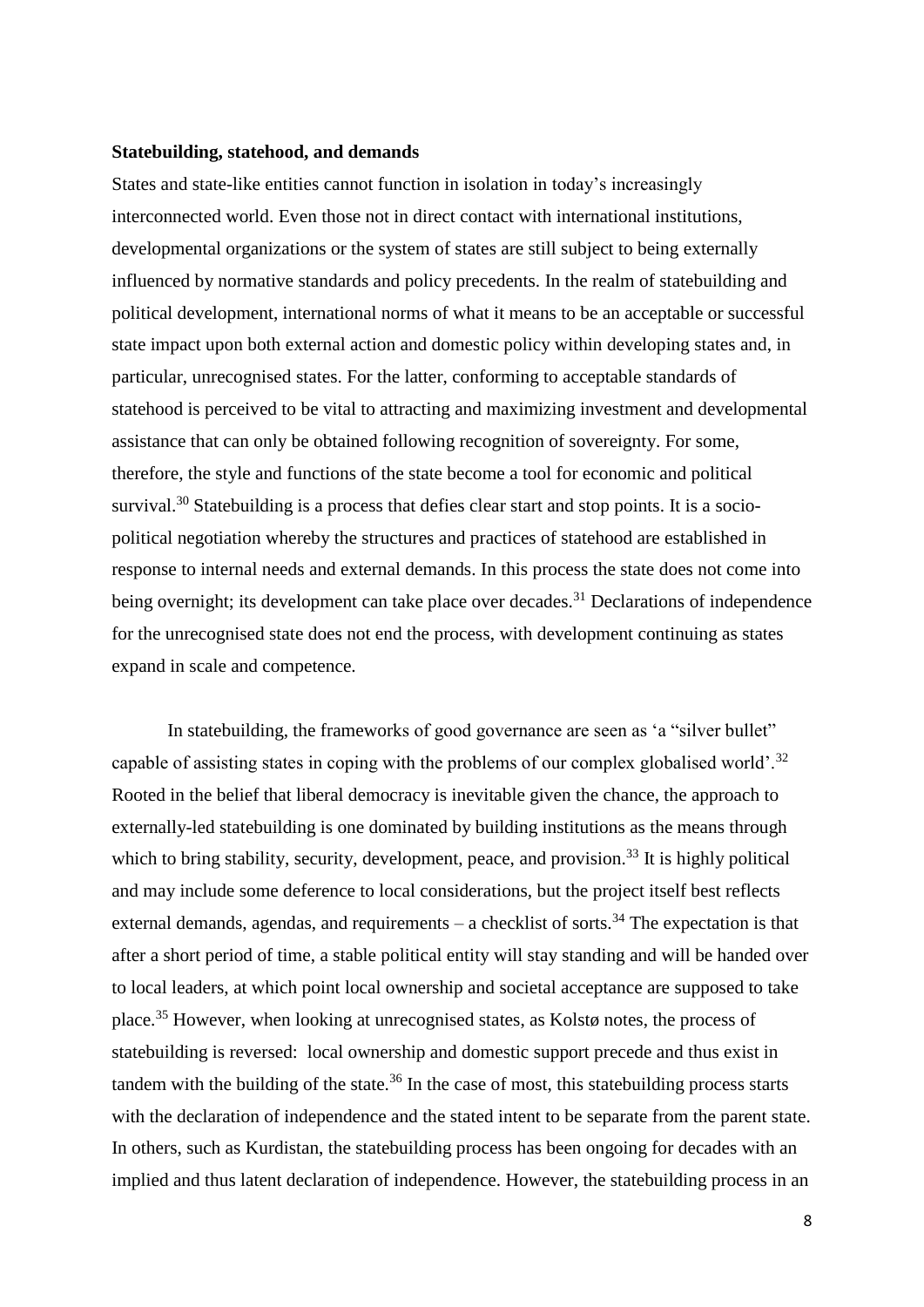ongoing socio-political process rather than a moment, and in unrecognised states, especially those in which a strong patron state does not exist, a different form of statebuilding can be seen – one that exhibits flexibility and latitude because of non-recognition. Recognition is the odd bedfellow of non-recognition, and in statebuilding in unrecognised states both are vital and powerful components of the process, the strategies, and the identities created. Nonrecognition and the space around it provide for an alternative, and potentially more stable, form of statebuilding.

### **Conditionality, Flexibility, and the Space of Non-Recognition**

Unrecognised states look and act like states that comply with the norms of acceptable statehood; doing so is internally perceived to increase the chances of recognition. Although claims for recognition vary from entity to entity and some have evolved over time,  $37$ generally unrecognised states play by the rules and posit themselves as 'good' states in order to 'prove' their statehood. As such, the outcome is pre-determined. However, because of their relative isolation, abiding by international norms does not define the socio-political processes taking place. The ongoing process of statebuilding in an unrecognised state is underpinned and dictated by the mutually constitutive relationship between the quest for recognition and the need for continued stability and existence as a 'state'. In the language of acceptable liberal statehood, the expected outcomes for unrecognised states and those being rebuilt, developed, or strengthened through external intervention are the same. However, without direct involvement and intervention in the project and the process, statebuilding in unrecognised states takes place with a degree of latitude and flexibility in the process that is not available in interventionist projects in recognized states. This relative flexibility is possible because of, not in spite of, non-recognition.<sup>38</sup>

Conditionality is a complex beast in both direct and indirect international intervention, especially in statebuilding. In interventionist statebuilding, external conditionality is dominant and dictatorial: conditionality is attached to the process as well as the outcome. In addition to the external demands of international actors and expectations, though, states are also subject to conditionality from within. Because of the goal of recognition, unrecognised states still operate within the normative frameworks of the international system – those frameworks dictating external expectations of what the state should be and how it should act – and are thus subject to a form of external conditionality in their statebuilding processes. However, their existence outside of the institutional frameworks means that external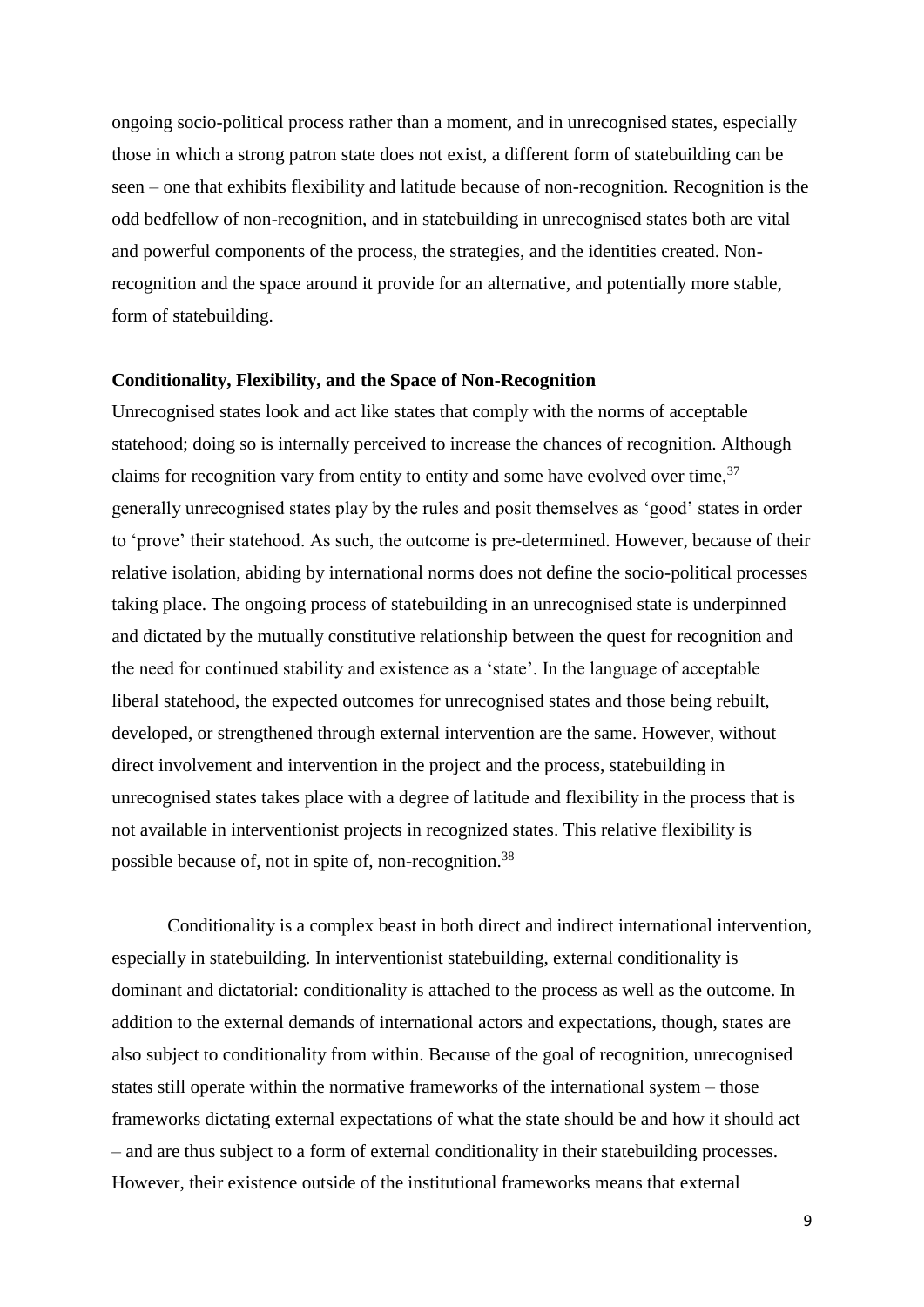conditionality is indirect and normative in nature  $-$  it becomes expectations rather than demands – allowing for flexibility in the process.<sup>39</sup> At the same time, stability and continuation of the process is dependent upon maintaining domestic support through both meeting as well as shaping internal demands and expectations of the state. Thus, with recognition of sovereignty as the end goal, in this form of statebuilding external expectations must balance with the internal. If we think of this form of statebuilding as overlapping spheres, the space where the external and internal conditionalities overlap is the space of nonrecognition.

Tilly discussed state-making in terms of military and coercive power with the state being the 'war machine' necessary to maintain economic, and thus political, control over the territory. In this, the state is 'made' through force, and coercive power is the predominant power during the statebuilding process. Weber's characterization of the state also emphasizes the monopolization of the use of force, indicating further primacy on coercive power as a primary source of political power.<sup>40</sup> There is much merit to placing importance on coercive control. The formation of the state, and then the survival of the state are made difficult when competing powers exist within the state. Coercive control and monopolization of force serve to protect the political power of the state apparatus. However, what is omitted from these characterizations is the social power of the state and the frameworks in which it exists. In unrecognised states, although coercive control is a vital component of the process of statebuilding,<sup>41</sup> because of the complex dynamics taking place due to the quest to maintain separateness and to seek recognition, we must look beyond this in analyzing how the state is made. Statebuilding encompasses a struggle among actors over the socio-political power to govern and the distribution of that power. For modern statebuilding, this struggle takes place not only between domestic actors both inside and outside of the state, but also 'between international preferences and local preferences', dynamics that arguably demonstrate a marked difference from the era discussed by  $Tilly^{42}$  In maintaining a technocratic and institutional approach focused on security, control, and external demands, externally-led statebuilding fails to recognize and accommodate these power struggles, thus creating obstacles for legitimizing the state and for sustaining stability. Domestically-led statebuilding projects are not immune from these struggles. In many ways they are more susceptible to them and the potential for fragility that they bring. However, this fragility is counter-balanced by the flexibility that non-recognition brings. The space of non-recognition allows unrecognised states to exhibit a degree of flexibility not seen in external projects; that, in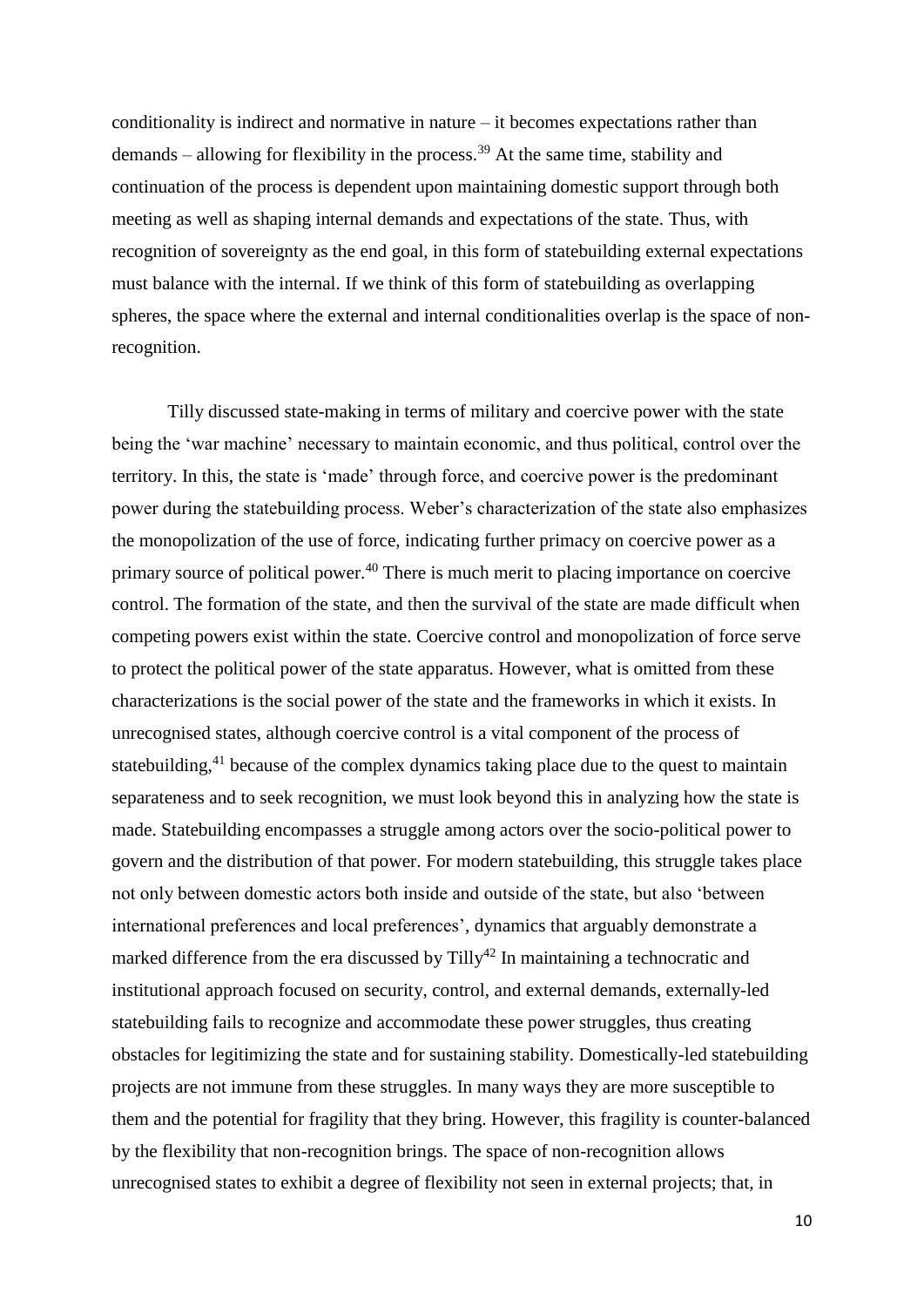combination with other powerful factors such as the quest for recognition, allows for the potentially 'ill-suited' foreign model of statehood and practice not to be discounted but rather to be negotiated with local necessities, local institutions, and local mechanisms of governance. The necessary balance that must be reached between external expectations and internal necessities is possible because of non-intervention found within the space of nonrecognition, and a balance that provides stability to the ongoing socio-political process of statebuilding. The flexibility that non-recognition allows, for example, can be seen in the political settlement in Somaliland. The incorporation of clan governance structures into central government sits outside of established practice for externally-led statebuilding projects. However, the utilization of clan governance served as a mechanism for stability and legitimization and was therefore central to statebuilding in Somaliland, including to the introduction of democracy and 'modern' governance.<sup>43</sup> The flexibility afforded in the establishment of its institutions and practices allowed Somaliland to respond to what was domestically necessary as a means through which to achieve what was externally preferred. Similarly, Kurdistan has projected a modern image of statehood internationally while utilizing the flexibility of an absence of sovereignty through the 1990s and quasiindependence after 2003 to develop models of governance that reflect local power structures. This incorporation of the local allowed Kurdistan to survive a civil war in the 1990s and the collapse of the Iraqi state after 2003. But large scale public demonstrations in Sulaymaniyah in 2011 and the electoral success in 2013 of political parties committed to reforming the current constitutional settlement should caution us from seeing flexibility as a "silver bullet." Non-recognition provides flexibility in statebuilding but it does not preclude errors and mistakes being made, however, the local ownership of the process appears to allow for greater debate and alterations to the state settlement that is being constructed.

## **Non-recognition and identity**

While non-recognition provides the possibility of flexibility within domestically-led statebuilding projects, it is not a panacea. Difficult questions remain, not least, why should the state exist? Successful states foster a sense of identity and attachment among their populations. The state is not only institutions; it is also what Buzan considers the idea of the state.<sup>44</sup> In this, the state is an abstract that reflects and embodies the political culture of a territory and its population. Physically, the state can be identified by its foundations of government, territory, and population, yet as Buzan notes, it is more a 'metaphysical entity, an idea held in common by a group of people, than it is a physical organism'.<sup>45</sup> Similar to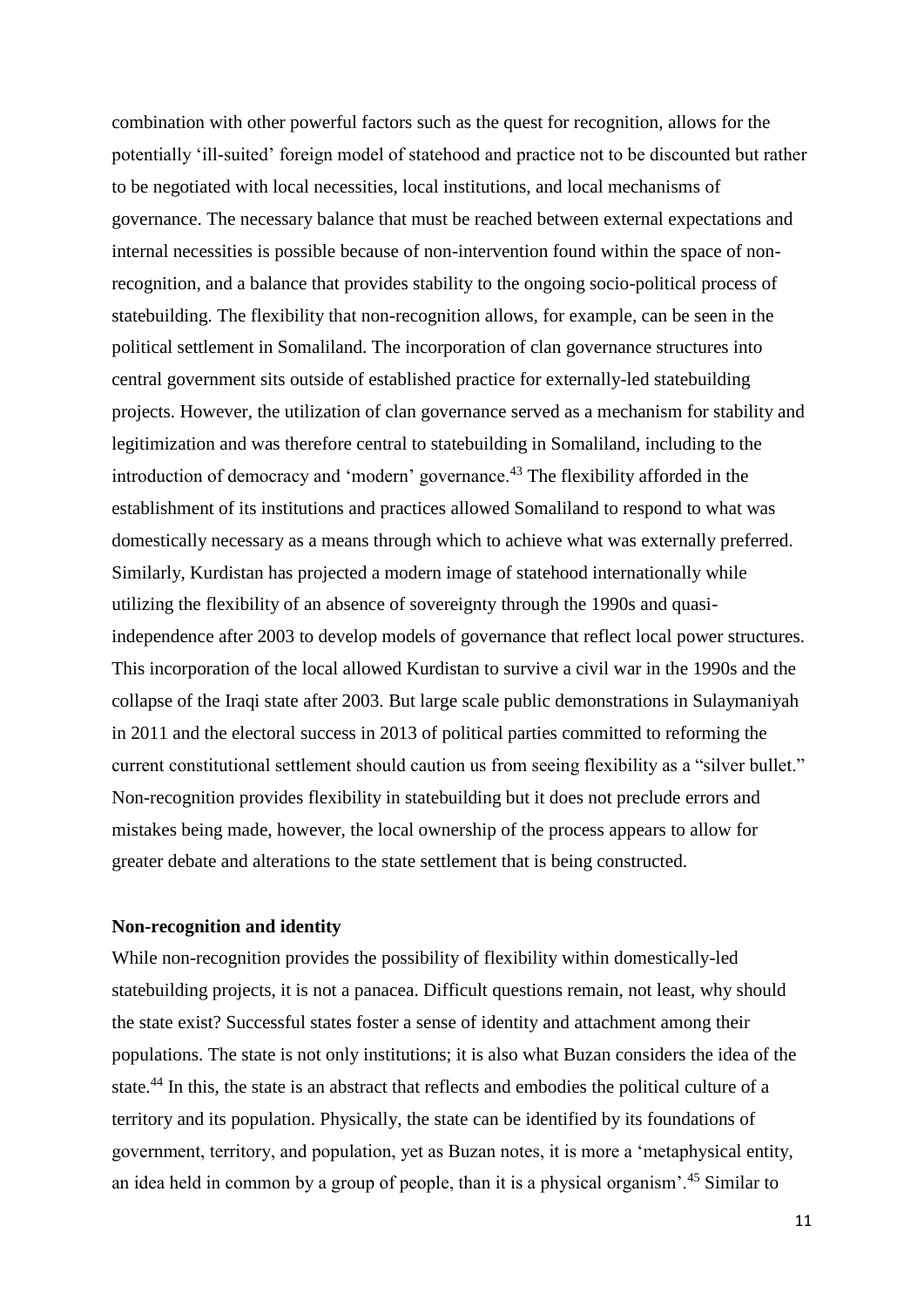Anderson's imagined communities,<sup>46</sup> this idea of the state binds together a population, cyclically determined by and determining the population's expectations of the political entity encompassing it. The basis of this attachment is not a definitive science and can be the result of multiple sources, whether linked to factors such as ethnicity, ideology, collective history, or cultural values. The resulting narrative, and identity, therefore, reflect the needs, desires, and expectations of the population: it is a process of nation-building taking place within the confines of the state. This then reflects back into domestic conditionality in the ongoing process of statebuilding, with successful states using their institutions to both reflect and also reinforce this identity. States that create stability and foster a shared identity among their people can be identified; however, the path toward this achievement is not uniform.

While unrecognised states seek recognition of sovereign statehood, the process towards this begins with building internal support for separation. As the quest for recognition continues, identity and narrative become both a benefit and a necessity stemming from the condition of non-recognition. In addition to a picture presented externally, an internal narrative also develops to suggest possible answers to the question, why should this state exist? The case for a separate state can begin through a shared and evolving history. This is the basis for Anderson's and Buzan's characterizations of ideational and imagined states. Writing about ethnic conflict, Brown also highlights the role of shared histories in shaping identity and separateness.<sup>47</sup> For many unrecognised states, at the core of creating or strengthening an identity is a belief that the new territory will be better at representing the interests of its population than the parent state. In both cases referred to here, the parent government is and has been dysfunctional or violent, and the people of the unrecognised state historically have struggled to be heard in government or excluded from power. In creating an identity initially based on victimhood and discrimination, the foundations of a separate nation  $-$  one that cannot rejoin with its parent state  $-$  are established. In the cases considered here the population's attachment to a new state is the result of a combination of factors, but in both it centres on ideas of separateness. For these cases, the narrative of the state and the identity it underpins serves to justify the existence of the entity and thus to legitimize the process of building a new state. As the statebuilding process continues and evolves, the narrative of the state and its identity also change and evolve to reflect the changing socio-political dynamics informing societal expectations of the state. For Somaliland, societal investment in the statebuilding process started with shared pain stemming from Siad Barre's brutal campaigns during the civil war. Today, though, it has evolved to center on the idea of 'this is necessary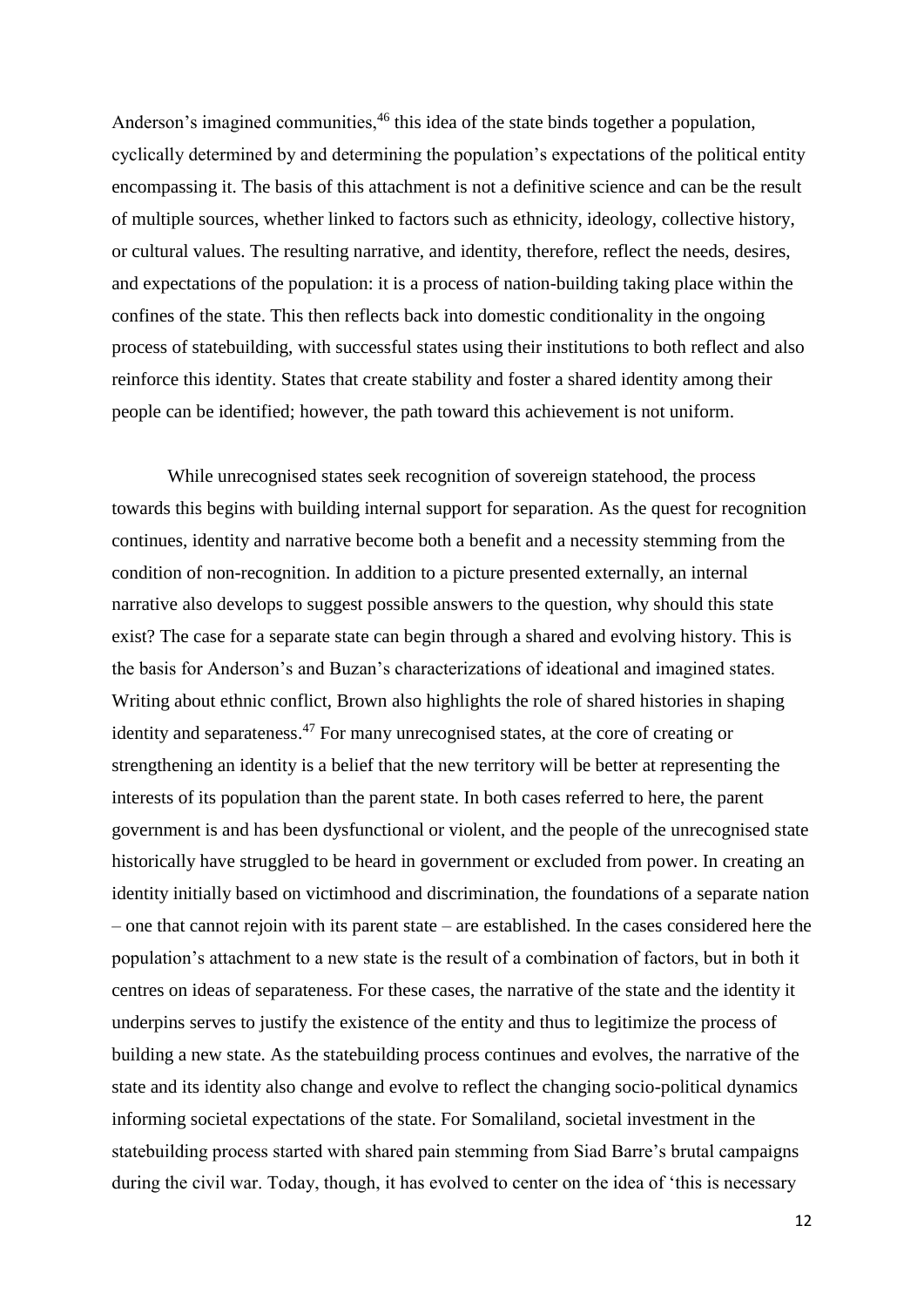to achieve what we want, and we're all in it together'.<sup>48</sup> The 'want' here is a separate state. There is an outward recognition in Somaliland that a peaceful and stable liberal democracy is a necessary condition for acceptance as a state and, especially, tangible benefits such as increased trade and travel that this will bring. Although expectations of democratic government are increasing in Somaliland, the underlying 'want' was not centred on style of governance but rather opportunity brought about by recognition of sovereign statehood. This is perhaps best epitomized by a market trader in Hargeisa who, when asked what he wanted the state to be, stated that it should provide him with a passport.<sup>49</sup> Underpinned by narratives about democracy and liberal statehood, the Somaliland identity involves a strong expectation of recognition. It is this expectation that facilitates societal investment in political action deemed necessary to fulfilling the goal. This does, however, create a paradoxical situation as part of the internal narrative has also been an acceptance of 'whatever is necessary'. Along with the promise of recognition was societal conditionality to ensure the state remained peaceful and stable, as that was portrayed as necessary for recognition. This allows for contradictions to the liberal democratic narrative, contradictions such as strong unchecked executive power, elimination or suppression of political competition, and delayed or disrupted democratic practices such as the 2010 extension of the presidential term, and, more recently, a twenty-two month postponement of another round of presidential elections.<sup>50</sup> The expectation of recognition creates, and almost demands, a situation in which the ends justify the means, even if the means to do reflect the principles or expectations of the end. The space of non-recognition allows for the flexibility in the statebuilding process that facilitates this. It is important to note, though, that as the process of statebuilding in Somaliland continues, and as the expectations for liberal democracy become demands, the 'anything necessary' principle is less tolerated and increasingly is becoming unacceptable to the Somaliland process.

The space of non-recognition relies on continued momentum of the project for recognition. The ruling body is supported because of its quest for recognition, but in turn it must reassure the populace that progress towards this goal is being made. Within this, identity, narratives, and nation-building become cornerstones of the statebuilding process. The identities that emerge for both Somaliland and Kurdistan are an implicit rejection of Somalia and Iraq; however, to build support for a new autonomy requires more than a rejection of Mogadishu or Baghdad. The identities that have emerged in both territories are the result of a myriad of factors, including shared histories that are invoked as a point of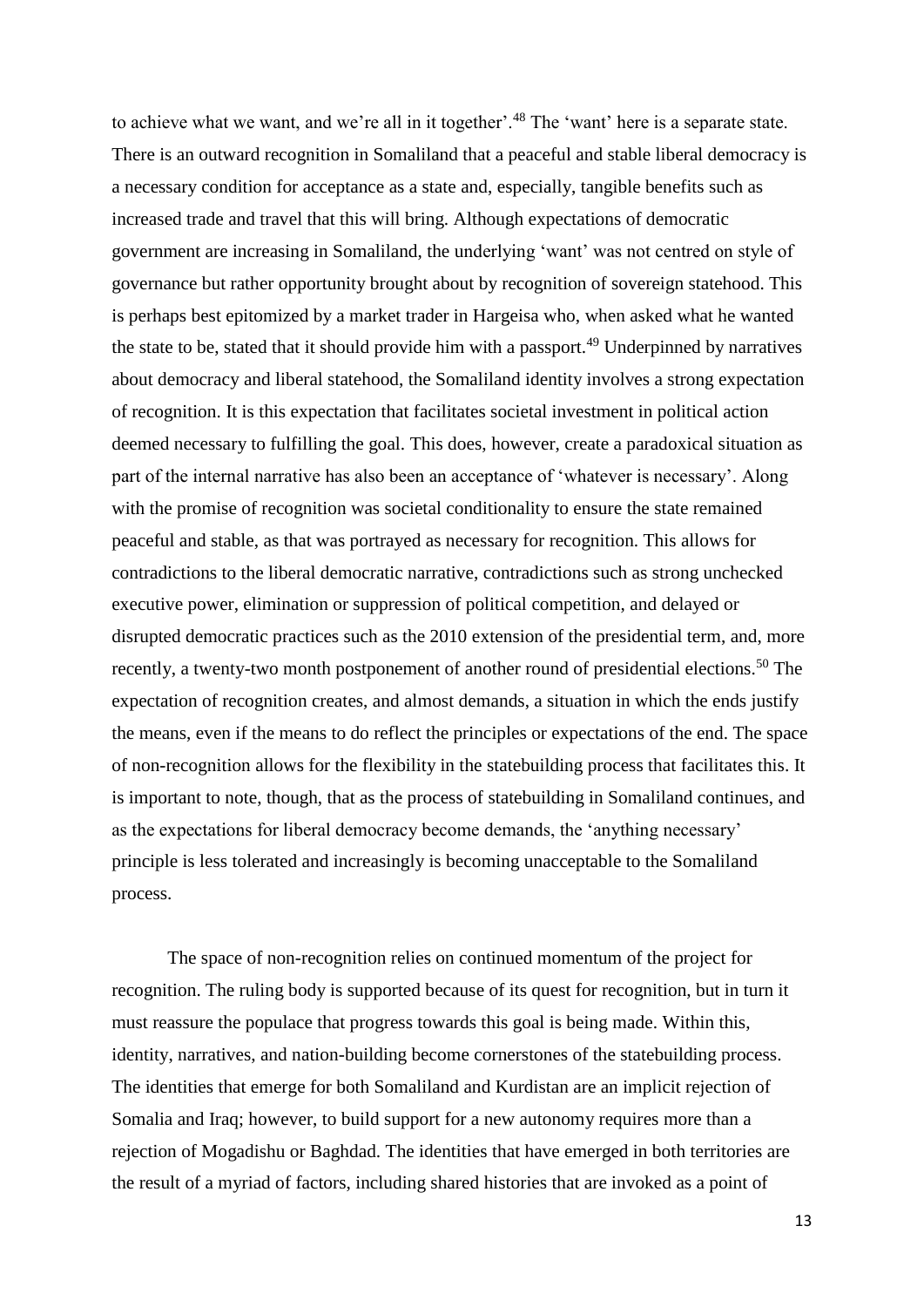cohesion. These identities have also emerged out of internal debates about how the state should be organized and an external projection to the international community of the values of the new 'state'. These processes are a form of non-ethnic nation-building that serves to not only unite the population but also to define them. These processes are central to sustaining statebuilding in the space of non-recognition.

Kurdistan demonstrates the evolution of narratives from a primordial nationalism to being the region that proved 'Iraqis could be democratic and peace loving, given half a chance'.<sup>51</sup> As such the identity that is attached to the state here is upgraded from being a simple recitation of ethnic demands to a set of values that can spread beyond its original core community. The example of Kurdistan also highlights the role that a shared history and brutality play in developing identity and legitimacy. The dream of a nation-state for the Kurdish people gained significant leverage with the *Anfal* campaign, a campaign of genocide launched against Iraqi Kurds by Saddam Hussein in the late 1980s. This survival of brutality creates a strong narrative for separation, 'for people who have known genocide there is only one thing that will do: a nation state of their own'.<sup>52</sup> Carefully retold and maintained, the historical narrative centred on these events reminds people of the suffering previous generations endured, thus creating a sense of security and protection under the new government. In Kurdistan, the memory of the *Anfal* is invoked through anniversaries, conferences, and public history. For Somaliland, the genocidal campaign is part of the 'story' of Somaliland told to outsiders, and a constant memory is maintained in public monuments in the major cities. Indeed, at the top of a Google images search for 'Hargeisa' are pictures of one of Barre's airplanes that was shot down over Hargeisa during the civil war; it is now a public monument. These maintained and reinforced memories are a constant reminder of the violence, the sacrifice, and the fight to be 'separate'.

It is possible to see historical narratives as purely a tool of political rhetoric  $-$  a story that is told to justify a policy that is already agreed – this underplays their ability to shape identity. The development of Kurdistan after self-government was bestowed on it in 1991 was not an unalloyed success as the region was plagued by political conflicts and corruption. Yet, as Iraq emerged from dictatorship Kurdistan appeared as the most free, prosperous, and peaceful region. Even though troubled, the period of isolation that followed 1991 had allowed for the development of a separate and sustainable identity,<sup>53</sup> an identity that is reflected in the relationship between state and society today. For Somaliland, too, the path to today has not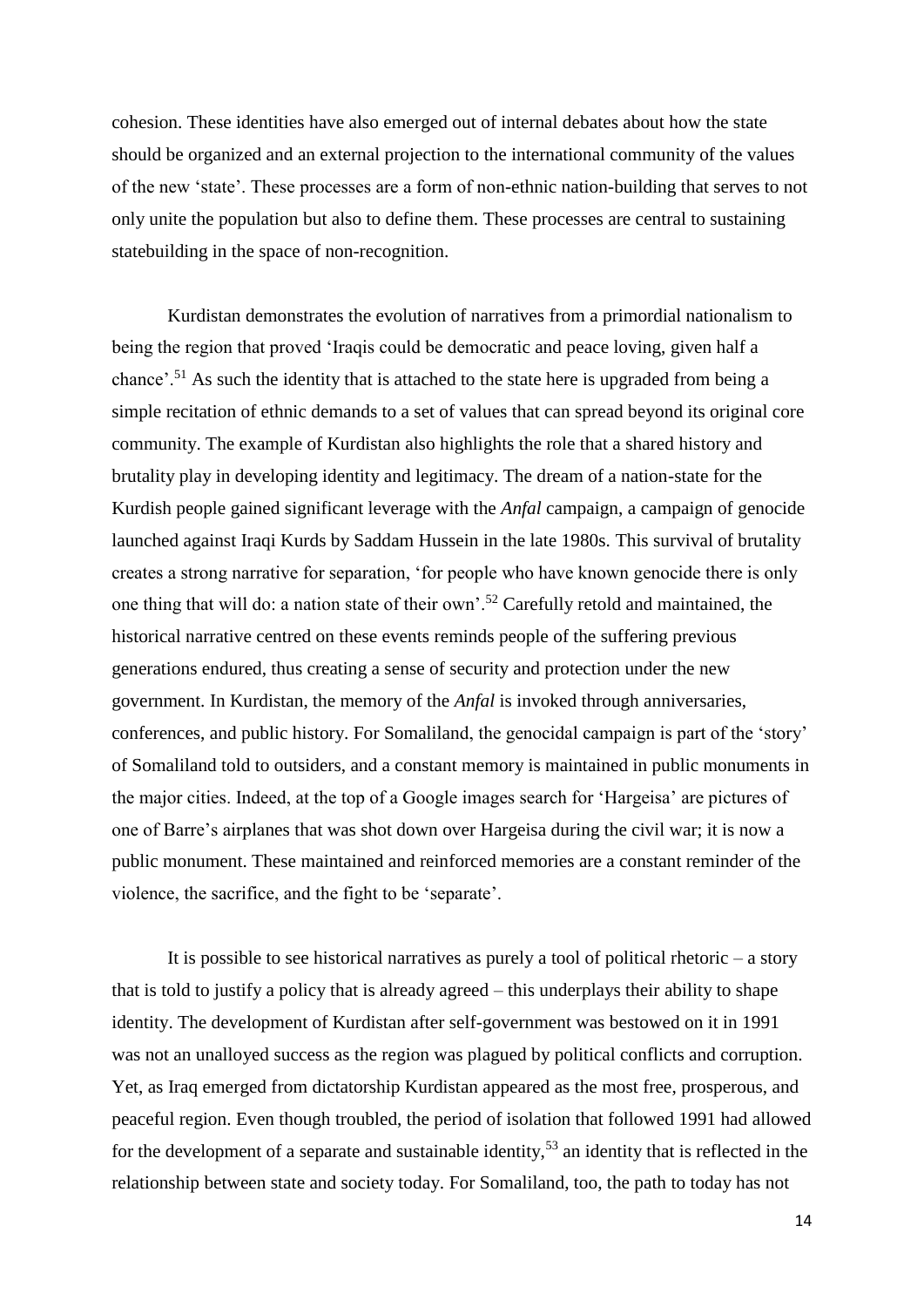been easy, straightforward, or problem free, yet a sense of a separate Somaliland acts as a point of cohesion: even in the diaspora Somalilanders are quick to refer to themselves as such rather than as 'Somali', thus reinforcing the separateness and the existence of the political entity. In unrecognised states, the creation and evolution of identity in this way is a form of nation-building that through constant reiteration is a self-perpetuating but also evolutionary process. This identity of the state is not static, though. For Somaliland, the rhetorical link made between democracy and external expectations has changed societal expectations and demands of what the state is or must be. Invoking the 'we've been disadvantaged, harmed, hard done by or screwed' is a starting point, but the 'this is who we are and what we want to be' reinforces the link between society and the statebuilding process. Whilst a shared history is a strong starting point for statebuilding and acts as a point of stability and support necessary in a state of non-recognition, it alone is not enough to indefinitely sustain an unrecognised state. Historical narratives and justification for statehood that rely solely on victimhood and a desire for community security will only take the case for statehood so far.

Just as with any state, in unrecognised states the relationship between identity, the expectations that fosters, and the state must evolve. Unrecognised states contain an implicit narrative for different, often better, governance.<sup>54</sup> Both Kurdistan and Somaliland emerged as state entities at points in their parent state's history when the center was weak, and both see the opportunities that self-government can bring. Narratives are not solely directed inward, however. External narratives reinforce justifications for recognition: good governance, compliance, and readiness to meet international norms. Although these can be very different from those portrayed inwards, because of quests for recognition, external narratives also become part of the overall narrative and identity of the unrecognised state. Thus, nonrecognition results in the evolution of an identity that not only reflects a shared history but also envisions a shared future.

## **Local ownership, resilience, and strength**

Unrecognised states are not completely excluded from the international system, although most interaction with them falls under the guise of interaction or engagement with the parent state. For example, the UN presence in Somaliland is a component of the wider UN mission to Somalia, and the UK Department for International Development offers security advice to the 'regional' government of Somaliland as a development mechanism aimed at stabilizing Somalia rather than recognition of a separate political entity.<sup>55</sup> Inter-state meetings held in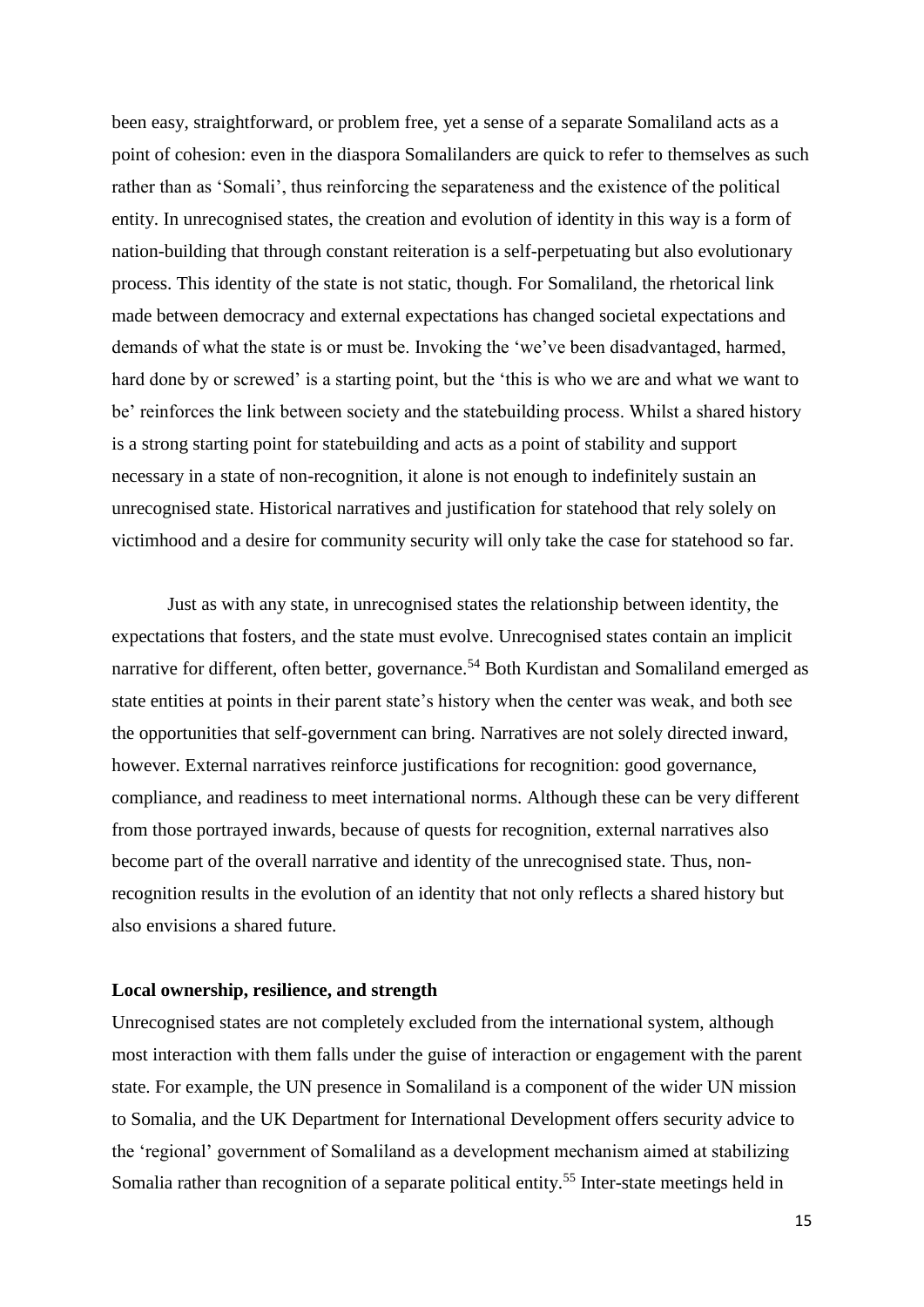London in January 2015 regarding the international fight against ISIS controversially did not include representatives from the government of Kurdistan, despite its role in fighting the armed group.<sup>56</sup> Although political leadership may be recognized as political actors, hesitance, or even refusal to engage with unrecognised states as separate entities characterizes much of the international interaction,  $57$  as relations in this regard can be seen as de facto recognition. As Oeter has begun to unpack, there are a myriad of complex reasons for this.<sup>58</sup> Fear of setting a precedent, a desire to maintain the status of the international order, regional security considerations, deference to regional organizations or powerful actors, and aspirations for political rebuilding in parent states are just some of the considerations surrounding nonrecognition. What is important to remember, though, is that unrecognised states predominantly emerge out of conflict or territorial breakup, and that their lasting existence proves that they have built institutional and ideational 'states' in conditions in which recognized states have failed to remain intact.<sup>59</sup> They tend to be long-standing stable entities, and in most instances, unrecognised states are more stable and peaceful than the states from which they emerged. They and their statebuilding processes are remarkably resilient; a resilience and strength that stems from the space of non-recognition. Indeed, stability in these entities exists not in spite of, but because of, their existence within the realm of nonrecognition.

When external actors are dictating the empowerment of institutions, processes, and individuals, this excludes society and the processes of nation-building and state formation. In the literature analysing statebuilding, particularly in the more critical literature, this is often discussed in the language of legitimacy and is identified as the 'operational challenge' of local ownership.<sup>60</sup> Because of the liberal assumptions underpinning the practice, in externally-led statebuilding the state is being built according to plan. External legitimacy is a primary concern, and the assumption is that domestic legitimacy will follow. However, local ownership has been an elusive or distant desire, even though it is necessary for the success of these projects and is seen by many as the ultimate goal to be achieved.<sup>61</sup> This is also an area of focus because it is a question that cannot be answered simply: at what point does a state belong to the population? When the process of creating a state is an internal process rather than an external imposition, though, strong local ownership is a necessity for sustained existence as the state must be accepted and supported from within. For statebuilding in unrecognised states, the space created by non-recognition allows for – indeed demands – the problem of legitimacy to be flipped. $62$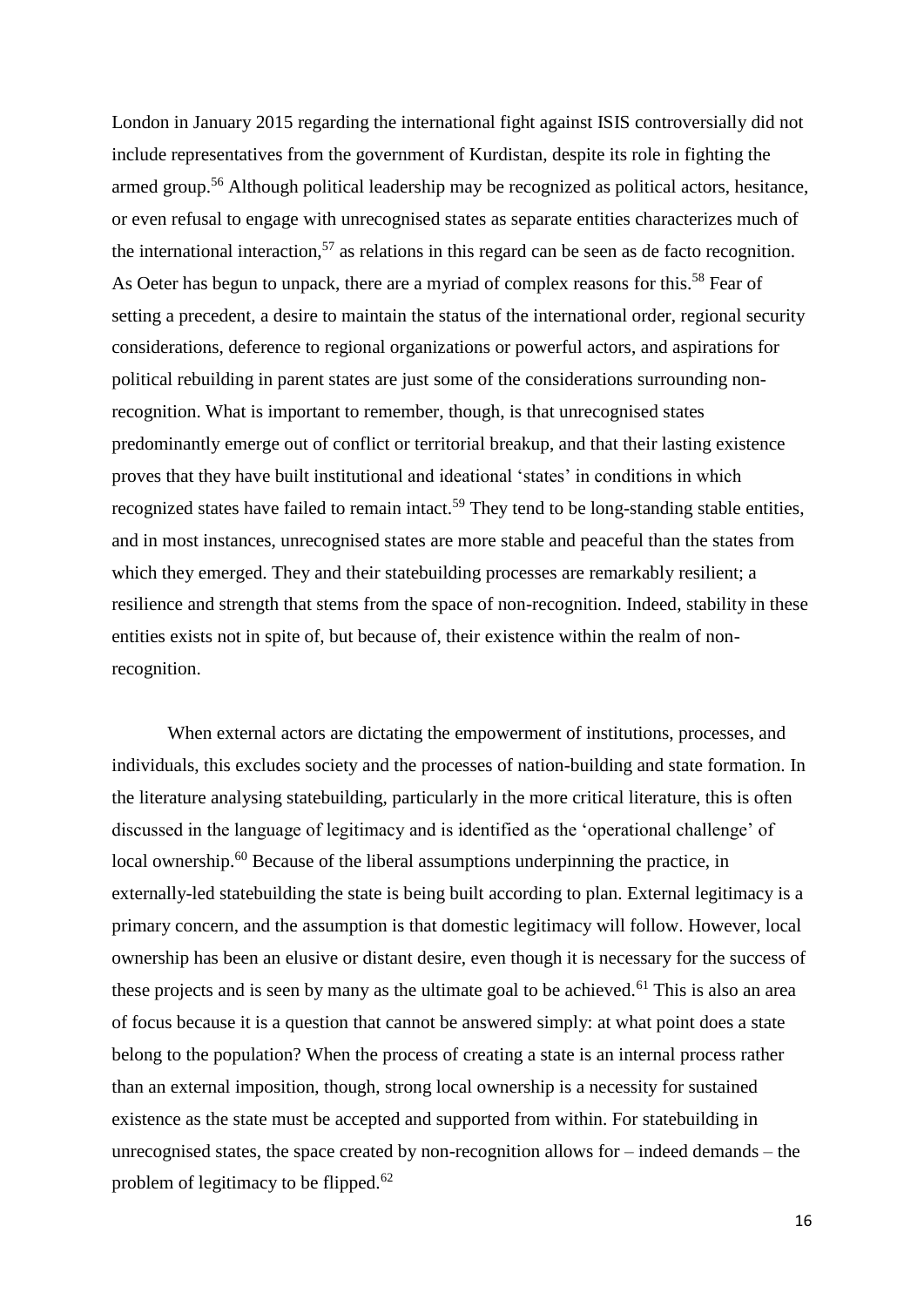Unrecognised states have adopted a unique form of state formation that can be viewed as survival strategies<sup>63</sup> characterized by statebuilding through self-reliance,  $64$  selfpreservation, and self-maximization. This must be viewed in two parts. On one side is the external strategy, accommodating external structures and empirical demands in order to meet the expectations and preferences of external actors so as to best further the goals of recognition. As Caspersen notes, however, there is no single model of unrecognised state. The condition of non-recognition 'does not fully determine the kind of entity that is likely to evolve', and among unrecognised states there are variations not only in levels of recognition but also in outcomes in terms of governance style, levels of democratization, levels of monopolization of force, and levels of economic and political development.<sup>65</sup> This comparative hierarchical analysis of the empirical does nothing more than give an indication of how well the entity complies with external expectations of its target audiences, though. Stability in statebuilding is not entirely dependent on success at meeting these demands, although recognition might be. What is significant here is that unrecognised states comply with the normative rules of statehood expected by their target audience. If seeking recognition or support from a single patron state, either initially or primarily, an entity can be expected to reflect the expectations of that state. If seeking broad international recognition of sovereign statehood, most posit themselves as 'good' states and exhibit 'acceptable' liberal statehood. The two unrecognised states chosen here both exist within what are considered failed parent states and both lack patron states. For Somaliland, the primary audience is the international community, primarily the United States and Western Europe. Kurdistan also pitches to a global audience, but this is not limited to Western countries, and it includes states with interests in oil and gas development. However, many Eastern European unrecognised states exist within non-failed states and have a very strong patron in Russia. For this side of the survival strategies, non-recognition dictates that survival rests with the aspiration of recognition – both in terms of formal recognition of sovereign statehood and in informal recognition through support, assistance and engagement – and meeting the demands of those from whom recognition is sought.

As discussed earlier, the second side is meeting internal demands and expectations in order to maintain the domestic support and investment needed to sustain the process and the state. It is a simple equation, but one that is often overlooked: the widely held perception is that non-recognition is attached to the conditions of statehood, meaning that if the state goes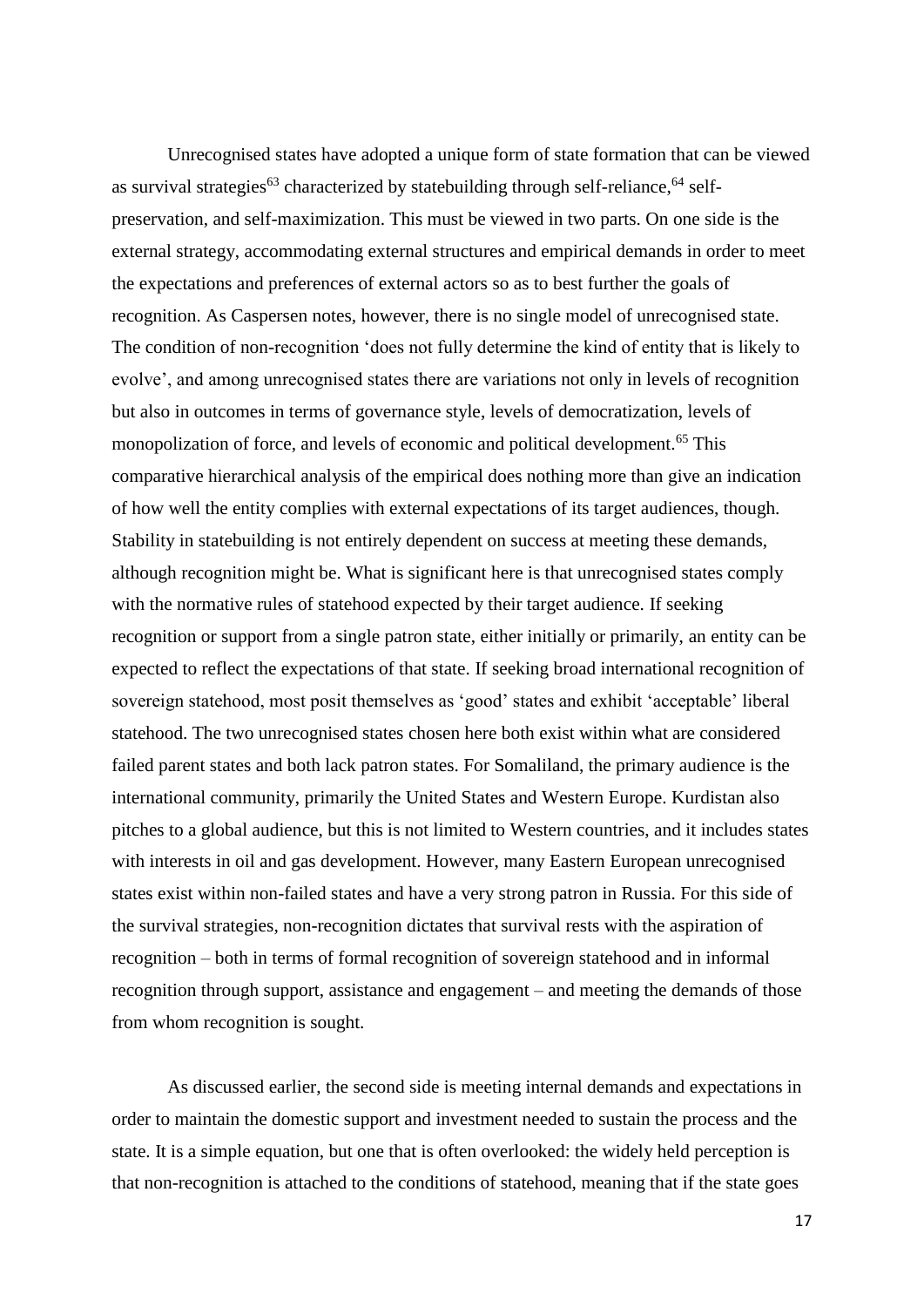away, prospects for recognition also go away. Because of the lack of external support or minimal external support, the survival of the statebuilding processes in unrecognised states depends on societal investment and support.<sup>66</sup> As most external expectations discount the use of violence as a mechanism of compliance, this support is ultimately dependent upon providing what the population wants and expects of the state.<sup>67</sup> This domestically targeted component of the survival strategy involves the creation of an identity and a narrative – nation-building – but it also involves ensuring the population continues to support the ongoing process of socio-political change. Because of the flexibility granted by nonrecognition, there is significant latitude in the exercising of sovereignty within unrecognised states, allowing for a deviation from the 'blueprint' model of statehood espoused in externally-led projects, and for a responsive, reciprocal, and evolving relationship between the institutions of state and society. The state must be invested in society in order for society to remain invested in the state, fostering local ownership and creating a lasting point of stability that is not often found in externally-led statebuilding projects.

While there are similarities in the detailed recognition strategies employed regardless of geographic region, as noted by Caspersen the outcomes vary because the identities, narratives, expectations, and demands of the entities vary, meaning the institutional components of the states reflect and respond to different conditions and demands.<sup>68</sup> It is here that non-recognition grants the space for latitude and flexibility in not only creating an identity and a nation but also in creating and establishing institutions and practices that both conform to the demands of external legitimacy and work to meet the demands of domestic legitimacy. Together, a duality of legitimacy is created: external legitimacy as an acceptable state, and internal legitimacy that is vital for sustaining the processes of statebuilding and 'statehood'. Balancing external legitimacy with internal legitimacy is a prerequisite for unrecognised states, and the importance of popular trust and investment in the process of socio-political change that statebuilding brings is vital in creating lasting stability. In domestically-led statebuilding the process must be sustained from within, but at the same time the process and the leaders would not have the rhetorical power needed to build the state if it were not for the need to 'comply to be recognized.' Indeed, external recognition as a goal can maintain the domestic political and social cohesion needed to continue the existence of the state. External demands can, and must, come together with internal necessities as a mechanism of stability.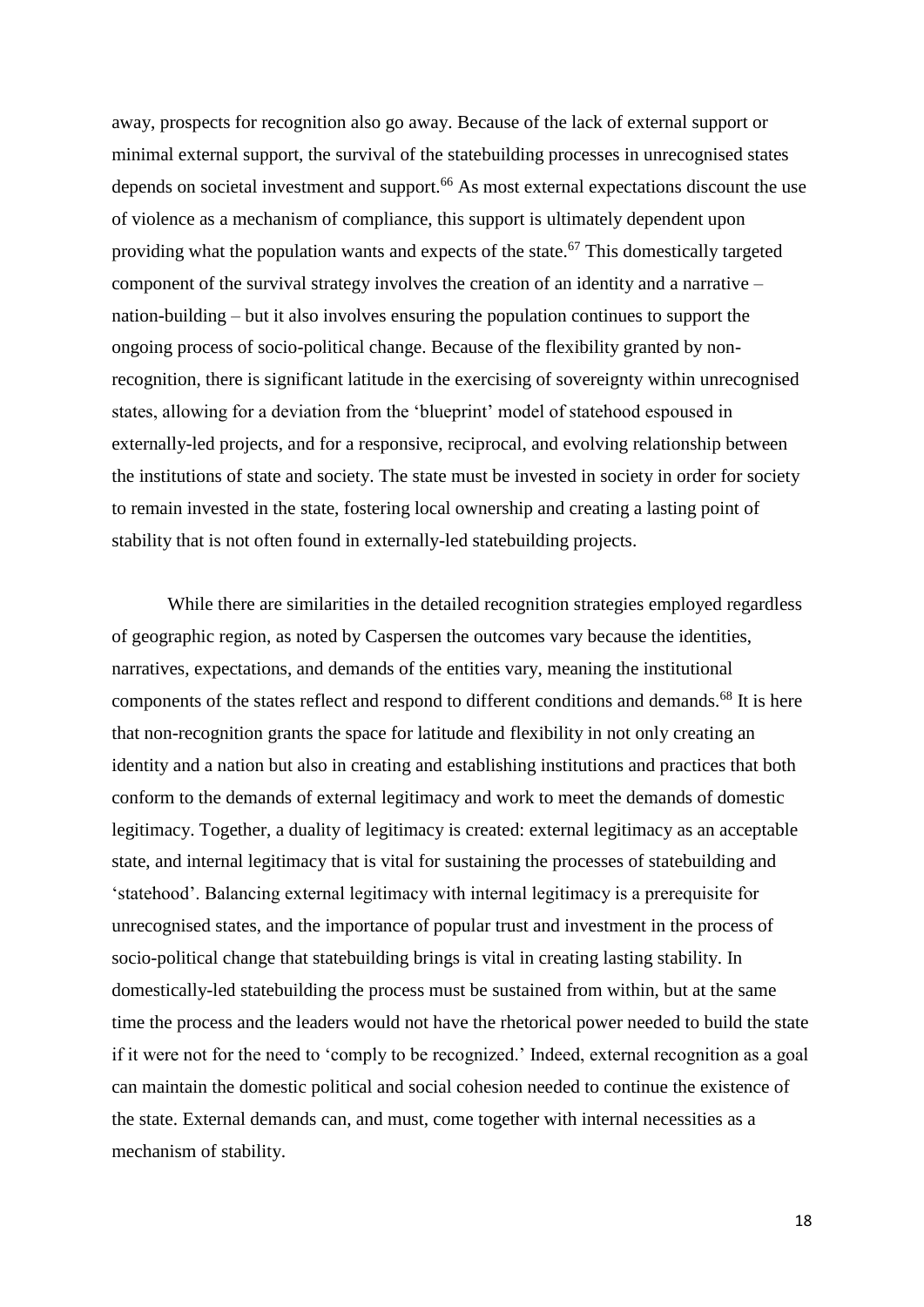In many ways, unrecognised states conform to what Ghani and Lockhart have identified as the 'way of the future' in statebuilding: states that fulfil their obligations of the right of sovereignty both externally and internally. In this, strategies are 'inherently about "coproduction" because internal and external actors have to agree on rules, a division of labour and a sequence of activities'.<sup>69</sup> In unrecognised states, though, the external actors are primarily normative, and local considerations are not a superficial inclusion, as within these entities there is a much greater pull on the necessity of domestic legitimacy. In projects characterized by direct engagement with the international community or external international actors, it is expected that the demands or desires of those external actors will be reflected in both the statebuilding project itself as well as in the resulting state.<sup>70</sup> Although indirect, those demands are also identifiable in unrecognised states. In the space of nonrecognition, though, there is something else at play. Without the exercising of external sovereignty, and with the flexibility and the need to address and accommodate local concerns, demands, and political culture, statebuilding within the space of non-recognition is characterized by the state's being propped up from within from the start rather than a supposed handing over at the end. Ironically, often the result more closely reflects the normative expectations of peaceful and stable statehood than those projects led from the outside. Arguably, statebuilding in the condition of non-recognition results in a more acceptable or desirable 'state' than statebuilding that takes places within recognized states.

## **Conclusions: Playing in the Sandbox**

Not everything is ideal within the realm of non-recognition, and it would be remiss to leave that impression. Problems with existing as an unrecognised state are not uniform, just as the entities themselves are not uniform. Even to exclude all unrecognised states from all benefits of statehood is false, as some are included more than others. For example, because of its oil resources Kurdistan attracts significant amounts of foreign business and investment, despite the legal complexities that surround that. Because of the state of the Somalia government and Somaliland's almost non-existent relationship with Mogadishu, Somalilanders have problems accessing passports and travel, whereas those within other unrecognised states do not have the same difficulty. However, one key concern across these entities is within the relationship between state and society. This relationship is mutually beneficial, yet it is also a potential point of fragility in the unrecognised state. The state depends on societal support, and society expects the state to return on its promises for recognition and the benefits of statehood. The criteria for an entity to be considered an unrecognised state involve a minimum period of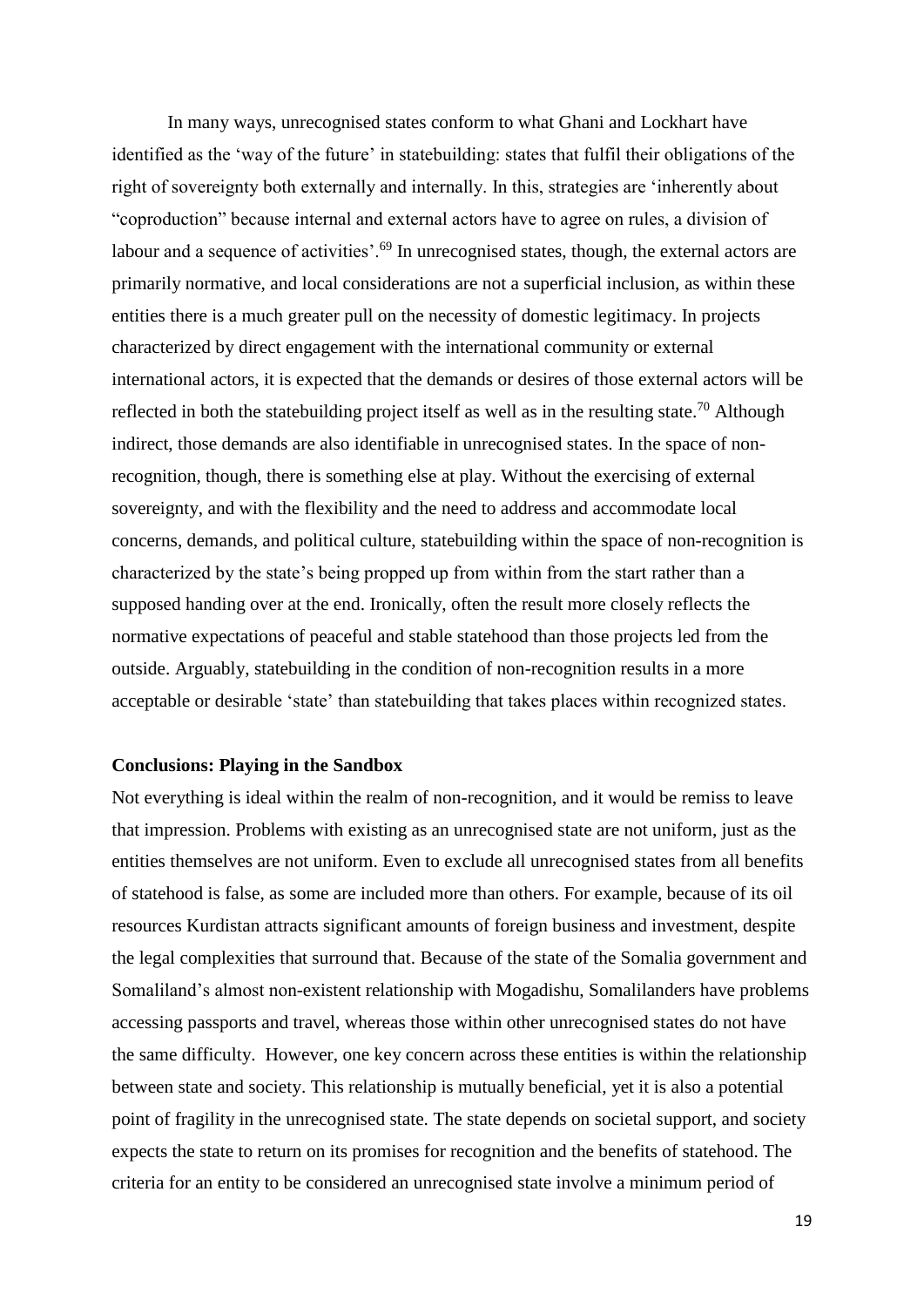existence as a 'state', yet one of the great unknowns is how long that existence can, or will, continue. This is different for every entity, yet it is a complication of the period of nonrecognition. A big question remains, then: what happens if the promise of recognition is not fulfilled?

This is not the only big question left lingering. With non-recognition playing such a vital role in propelling and stabilizing the statebuilding process and the resultant state, what happens if recognition *does* come? The quest for recognition provides strong motivations for maintaining stability and state-society cohesion, providing room to weather the storm and address obstacles, problems, or crises in a way that allows for a continuation of the state. Here, the space of recognition allows for political development and consolidation through an invocation of the common goal. However, if recognition is no longer a point of unification and a rallying cry, and if maintaining peace, stability, and a working political system is no longer necessary to achieve that end, what happens when that vital factor within statebuilding and the maintenance of stability is removed? In unrecognised states, recognition and the promise of that is a political tactic that both the government and the people can organize around. These tactics will undoubtedly have to change if recognition is granted. Because of the socio-political dynamics within the space of non-recognition, the future of any unrecognised state is uncertain if recognition is achieved.

Unrecognised states are certainly in a situation of limbo, but they are also in a precarious position in regards to what happens if recognition comes or if it does not. Existing in a state of non-recognition puts limitations on domestic politics; it creates a 'comfort zone' for the debates and practices of political and socio-political relationships, where the practices leading to the desired point of recognition are known and restrained. However, existing in a state of non-recognition also leaves these entities in the unknown. These dichotomous questions begin to point to the complexity of the politics of recognition and non-recognition, including within the realm of statebuilding. Recognition is simply a legal technicality in that it does not determine 'statehood'. However, it carries a tremendous amount of power and significantly determines interaction between political entities in the international system. Those determinations carry not only weighty political considerations and complications, but at the same time, and especially in the ongoing processes of statebuilding and political development, significant benefits. Ironically, some of these benefits exist solely within the space of non-recognition.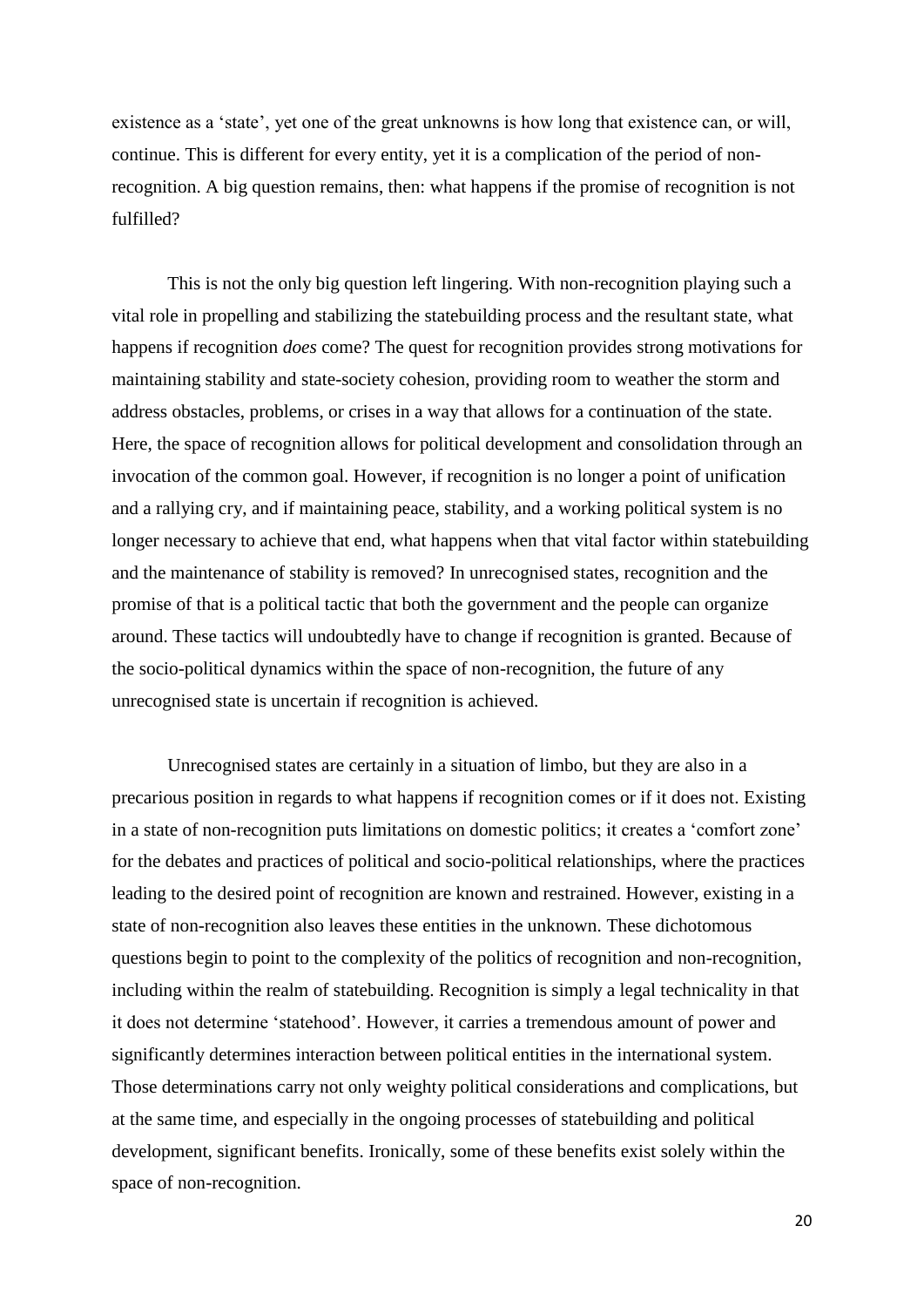In the world of computer programming, engineers have developed areas within their systems that are known as 'sandboxes'. The sandbox exists as an environment in which software can be tested before it is installed in live systems, allowing for variables to be tweaked and code to be rewritten without impacting on the ecosystem that surrounds it. The sandbox acts as not only a development platform but also a testing ground; some software projects will never see the light of day, while others will be released to become useful and sometimes vital additions to the computing environment. Sadly, no similar environment exists within politics. Changes take place in a real-time environment in which actions create reactions and the possibility of isolating events is limited. The last decades have seen a series of statebuilding trials that have attempted to rebuild and reorganize states. Unlike the computing 'sandbox', though, states cannot be cut off from their surrounding environment or the processes of politics.

However, the period of non-recognition can act as a type of sandbox. It provides the space and flexibility for states to develop institutions and nations, identities, and capabilities, before being surrounded by the complications and responsibilities of recognised statehood. It allows for the state to be the 'war machine' or do 'whatever necessary' in the early stages of statebuilding, It allows for a degree of agency over how the state is ultimately composed and functions, as well as when and where the state interacts with the international community. It allows the state to form and to develop. This agency should not be overstated, but isolation does force a degree of self-reliance before external engagement is undertaken, creating a possibility of a more resilient state emerging if recognition is granted.

The authors would like to acknowledge and thank participants at the Unrecognised States Workshop at the 2012 European Workshop in International Studies in Tartu, Estonia, and the editors of C. Daase, et. al., *Recognition in International Relations* (Palgrave. 2015) for their helpful comments on earlier versions of this article.

#### **Notes**

<sup>4</sup> Geis, et al, "Gradual Processes", 3.

<sup>&</sup>lt;sup>1</sup> Kolstø, 'Sustainability and Future'.

<sup>2</sup> See Caspersen, *Unrecognised States*; Caspersen and Stansfield, *Unrecognised States*.

<sup>&</sup>lt;sup>3</sup> No two unrecognized states look exactly alike. The premise here is not to homogenize them in our generalizations. Our discussion centers on the space of non-recognition rather than specific entities, and within this there is a base assumption for a low level of recognition. The two case studies used here, Somaliland and Kurdistan, were chosen because they both exist within weak parent states and they both lack patron states. Because of this, they exist more in the realm of non-recognition than those unrecognized states with external patron support.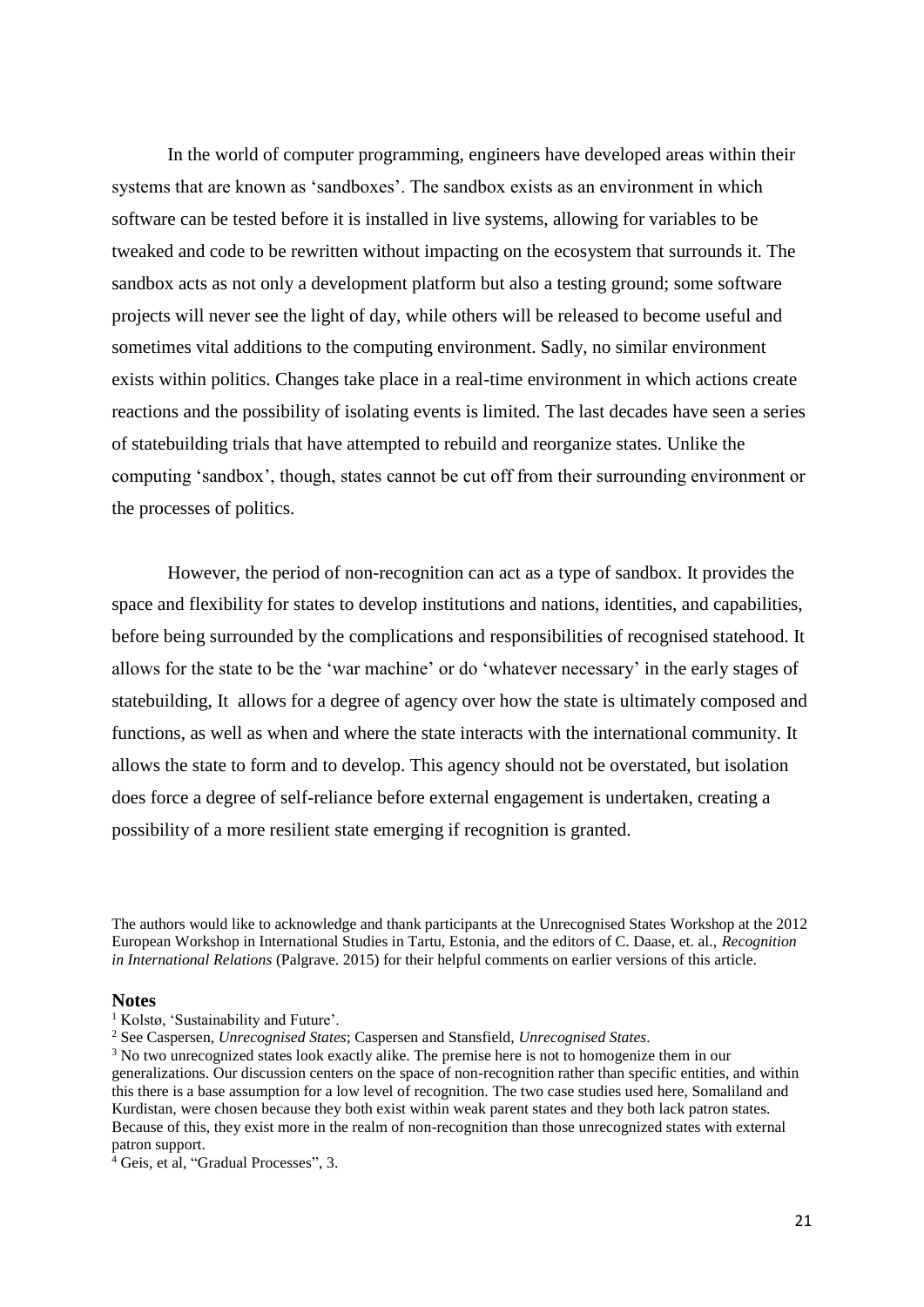<sup>5</sup> See Caspersen and Stansfield, *Unrecognised States*; Geis, et al, "Gradual Processes".

6 Jackson, "Quasi-States, Dual Regimes"; Jackson, *Quasi-States*.

<sup>7</sup> Pegg, *International Society*, 4.

<sup>8</sup> Caspersen and Stansfield, *Unrecognised States*, 3-4.

<sup>9</sup> For a comprehensive list of unrecognised states, see Ibid, 4; Caspersen, *Unrecognised States*, 12.

<sup>10</sup> In Somaliland territorial control (February 1991) came before the declaration of independence (May 1991). Although a separate identity had lingered since the 1960s, a clearly stated intent of independence did not come until after Somaliland was further excluded from the political processes in the south following the Somalia civil war. The liberation movement in Somaliland was aimed at liberating Somalia from Siad Barre rather than Somaliland from Somalia. Thus, much of the statebuilding process in Somaliland took place after the end of hostilities in Somalia and after the declaration of independence. See Bradbury, *Becoming Somaliland*; Lewis, *A Modern History*.

<sup>11</sup> Pegg, "From De Facto States", 38.

<sup>12</sup> Richards, *Understanding Statebuilding*.

<sup>13</sup> King, "Benefits of Ethnic War", 525.

<sup>14</sup> See Daase, et. al., *Recognition*.

<sup>15</sup> Dombey, "Turkey agrees energy deal"; Stansfield, "The unravelling", 259.

<sup>16</sup> Caspersen and Stansfield, *Unrecognised States*.

<sup>17</sup> Caspersen, *Unrecognised States*, 16-20.

<sup>18</sup> Fawn and Mayall, "Recognition, Self-Determination and Secession".

<sup>19</sup> See also Krasner, *Sovereignty*; Pegg, *De Facto States*; Caspersen, *Unrecognised States*; Daase et. al., *Recognition*.

<sup>20</sup> See Kingston and Spears, *States-within-States*; Pegg and Berg, "Lost and Found".

<sup>21</sup> Lynch, *Engaging Eurasia's Separatist States*.

<sup>22</sup> For more on the use of coercive control within the state, see Caspersen, *Unrecognised States*, 76-79. See also Tilly, "War Making and State Making".

<sup>23</sup> Caspersen, *Unrecognised States*; Richards, *Understanding Statebuilding*; Kolstø and Blakkisrud,

"Secessionist Conflict".

<sup>24</sup> Caspersen, *Unrecognised States*; Caspersen and Stansfield, *Unrecognised States*; Pegg, *De Facto States*.

<sup>25</sup> Caspersen, *Unrecognised States*, 50.

<sup>26</sup> Caspersen and Stansfield, *Unrecognised States*, 6

<sup>27</sup> See for example, Jackson, *Quasi-States*; Rotberg, *When States Fail*.

<sup>28</sup> Caspersen and Stansfield, *Unrecognised States*.

<sup>29</sup> Kolstø, "Sustainability and Future".

<sup>30</sup> Richards, *Understanding Statebuilding*.

<sup>31</sup> See Sisk, *Statebuilding*; Call and Wyeth, *Building States*.

<sup>32</sup> Chandler, *International Statebuilding*, 1.

<sup>33</sup> Chesterman, et. al., *Making States Work*; Ghani and Lockhart, *Fixing Failed States*; Ghani, et. al., "Closing the Sovereignty Gap".

<sup>34</sup> Richards, *Understanding Statebuilding*.

<sup>35</sup> Call, *Building States*.

<sup>36</sup> Kolstø, "Sustainability and Future".

 $37$  For Somaliland, historic claims for recognition have ranged from legal territorial claims, human rights claims, and claims of worthiness. The legal territorial claims are based on Somaliland's brief period of existence as an independent state in 1960. Human rights claims invoke abuses and what many Somalilanders deem genocidal acts carried out during the Somalia civil war. Today, Somaliland's claims are based on the worthiness of its 'statehood'. Somaliland posits itself as a stable democracy in a troubled, and strategic, area. The modern claims for Kurdish statehood can be traced back the late nineteenth and early twentieth century when ethnic nationalism emerged in the region. The borders of the Kurdistan discussed in this article relate to the Kurdish community in Iraq, or southern Kurdistan. The boundaries of the Kurdistan Regional Government (2003-2014) are closely tied to the areas controlled by Kurdish forces following the end of the Gulf War in 1991. The advance of the Islamic State of Iraq and the Levant (ISIL) in summer of 2014 challenged the western borders of Kurdistan but allowed for expansion to the south to take in the city of Kirkuk.

<sup>38</sup> Richards, "Road Less Travelled"; Richards, *Understanding Statebuilding.*

<sup>39</sup> The unrecognised states with a strong patron state external conditionality can be more direct, depending on the relationship. Even those that have more direct involvement from an external actor, though, or for those where the patron state is the primary target audience, expectations from that audience can still be considered a norm of normative conditionality.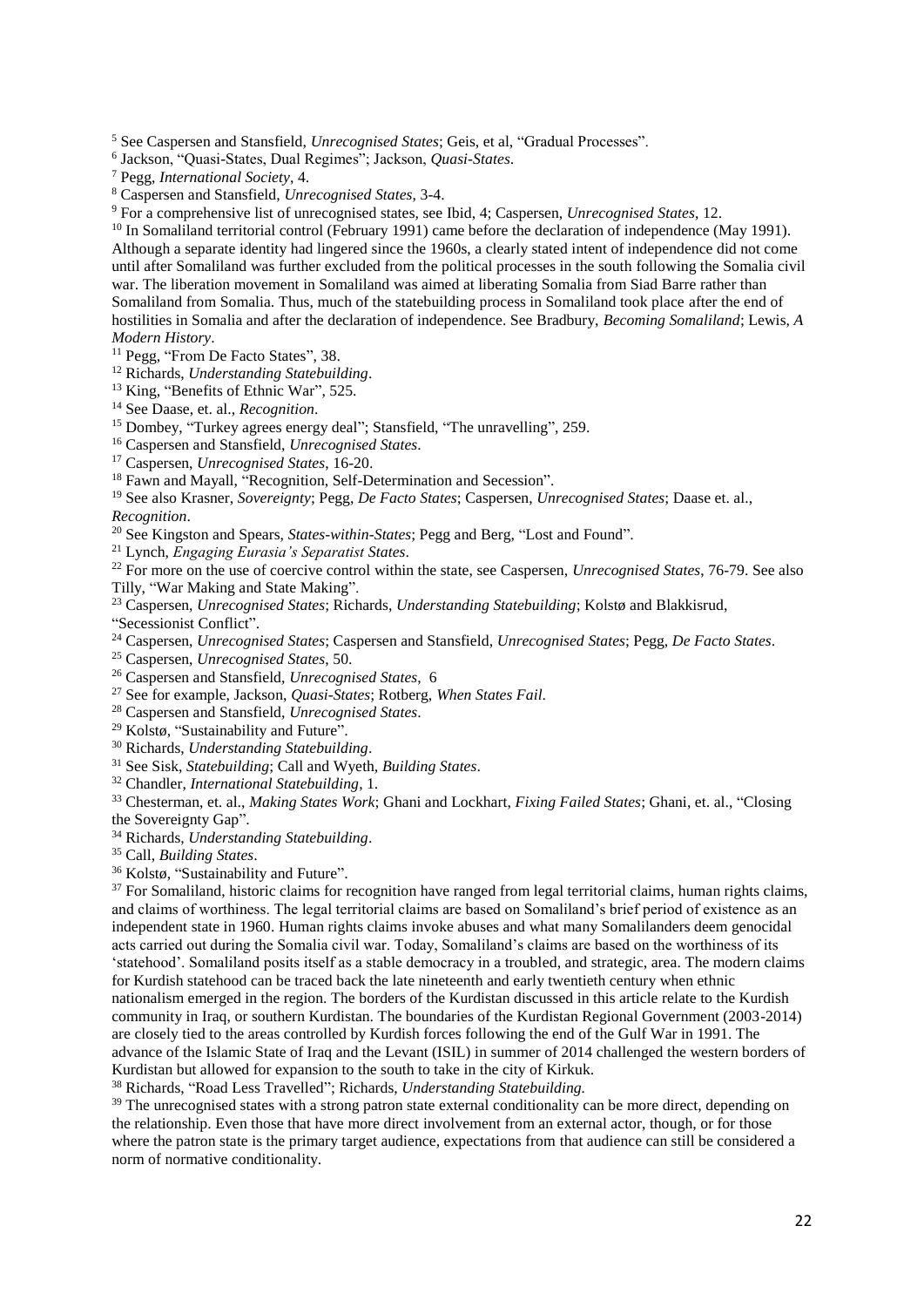<sup>40</sup> Tilly, "War Making and State Making"; Weber, *The Theory of*.

<sup>41</sup> Caspersen, *Unrecognised States*, 76-79.

<sup>42</sup> Woodward, "Statebuilding and Peace-Building", 107.

<sup>43</sup> Richards, *Understanding Statebuilding*; Richards, "Road Less Travelled"; Renders, *Consider Somaliland.*

<sup>44</sup> Buzan, *People, States and Fear*.

<sup>45</sup> Ibid., 38.

<sup>46</sup> Anderson, *Imagined Communities*.

<sup>47</sup> Brown, "Causes and Implications", 98.

<sup>48</sup> SAPD/WSP, *Facilitating Somaliland's*, 4

<sup>49</sup> Interview by author.

<sup>50</sup> Garowe Online, "UN Envoy"; See also Spears, "Reflections".

<sup>51</sup> Anderson and Stansfield, *Future of Iraq*, 162.

<sup>52</sup> Ignatieff, *Blood and Belonging*, 151.

<sup>53</sup> In 1991, a de facto independent state for Iraqi Kurdistan began to take form. The state was a result of internal rebellion led by the two principal Kurdish parties, the Kurdistan Democratic Party (KDP) and the Patriotic Union of Kurdistan (PUK), and was assisted by the establishment of UN 'safe havens' to protect the Kurdish people from the actions of Baghdad. The Iraqi Kurdistan that emerged in the period between 1991 and 2003 was beset by difficulties and division. A civil war between the KDP and the PUK resulted in a partition of the region from 1994 onward. However, despite these setbacks, by 2003 Iraqi Kurdistan enjoyed greater economic prosperity and political freedoms than the rest of Iraq.

<sup>54</sup> It must be noted that 'better governance' does not always mean liberal democracy. Rather, it means governance that is better for the people of the territory than governance under the parent state was.

<sup>55</sup> UK Stabilisation Unit, "Somalia Documents".

<sup>56</sup> Mosendz, "Anti-ISIS Conference".

<sup>57</sup> See Pegg and Berg, "Lost and Found".

<sup>58</sup> Oeter, "Non-Recognition Policies".

<sup>59</sup> Caspersen and Stansfield, *Unrecognised States*, 6.

<sup>60</sup> Paris and Sisk, *Dilemmas of Statebuilding*.

<sup>61</sup> Donais, "Empowerment or Imposition"; Paris and Sisk, *Dilemmas of Statebuilding*.

<sup>62</sup> Kolstø, "Sustainability and Future"; Kolstø and Blakkisrud, "Living with Non-Recognition".

<sup>63</sup> Herbst, *States and Power.*

<sup>64</sup> Caspersen, *Unrecognised States*, 53.

 $65$  Ibid., 50.

<sup>66</sup> Kolstø, "Sustainability and Future"; Caspersen, *Unrecognised States*; Johnson and Smaker, "State Building".

 $67$  For analysis of these expectations and the state-society relationship in Abkhazia, see Baake, et. al.,

"Convincing State-Builders?".

<sup>68</sup> Caspersen, *Unrecognised States;* King, "Benefits of Ethnic War".

<sup>69</sup> Ghani and Lockhart, *Fixing Failed States*, 8.

<sup>70</sup> Call, *Building States*; Paris and Sisk, *Dilemmas of Statebuilding*; Sisk, *Statebuilding*.

### **References**

Anderson, Benedict. *Imagined Communities*. London: Verso, 1991.

Anderson, Liam. and Gareth Stansfield. *The Future of Iraq: Dictatorship, Democracy or Division?* Basingstoke: Palgrave, 2004.

Baake, Kristin, John O'Loughlin, Gerard Toal, and Michael Ward. "Convincing State-Builders? Disaggregating Internal Legitimacy in Abkhazia." *International Studies Quarterly* 58, no. 3 (2014): 591-607.

Brown, Michael. "Causes and Implications of Ethnic Conflict." In *The Ethnicity Reader: Nationalism, Multiculturalism and Migration*, edited by Montserrat Guibernau and John Rex, 93-109. Cambridge: Polity, 2010.

Buzan, Barry. *People, States and Fear.* Hemel Hempstead: Harvester, 1993.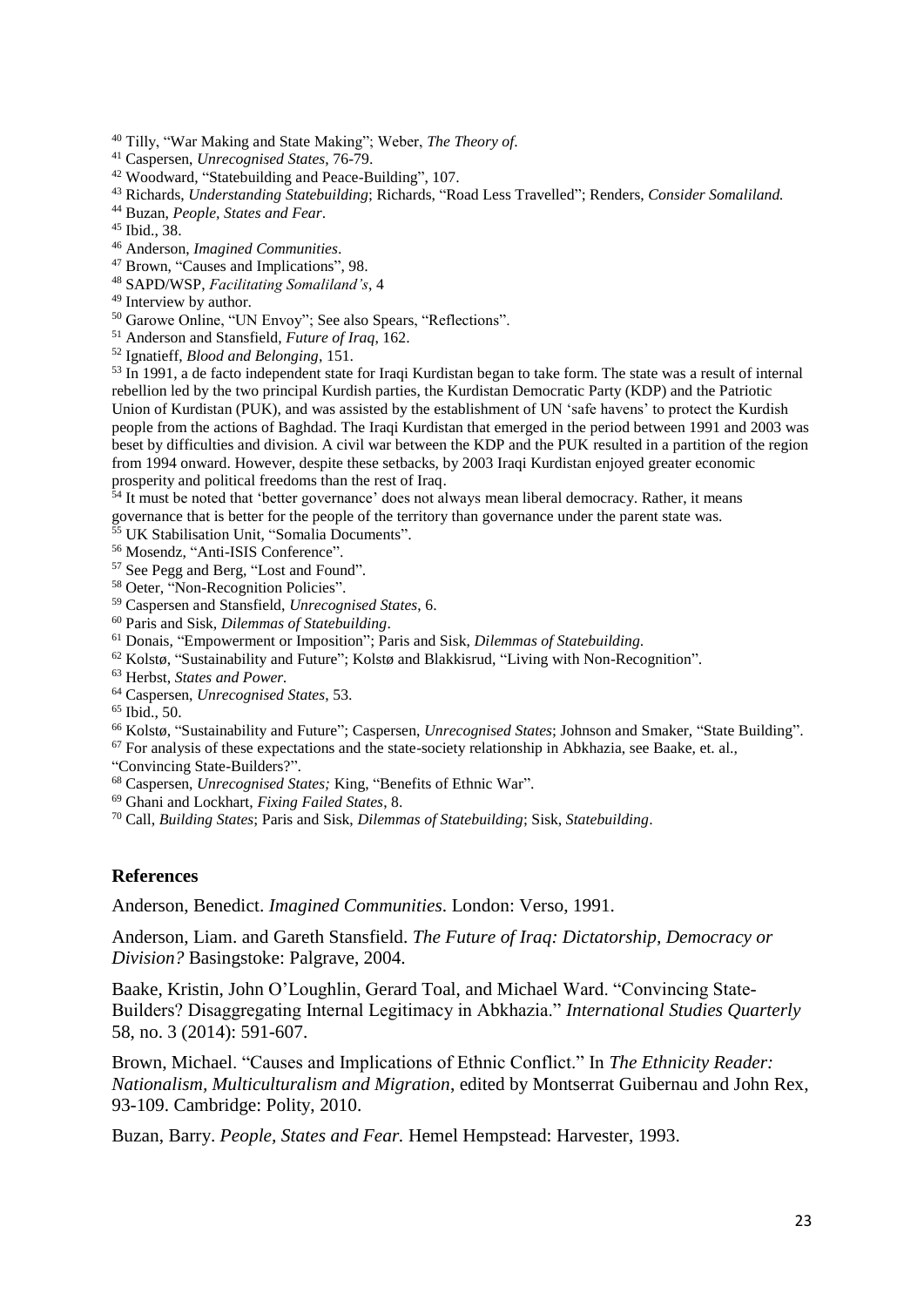Call, Charles and Vanessa Wyeth, eds. *Building States to Build Peace.* London: Lynne Rienner, 2008.

Caspersen, Nina. *Unrecognised States: The Struggle for Sovereignty in the Modern International System*. Cambridge: Polity, 2012.

Caspersen, Nina and Gareth Stansfield, eds. *Unrecognised States in the International System*. London: Routledge, 2011.

Chandler, David. *International Statebuilding: The Rise of Post-Liberal Governance*. London: Routledge, 2010.

Chesterman, Simon, Michael Ignatieff, and Ramesh Thakur, eds. *Making States Work: State Failure and the Crisis of Governance.* Tokyo: United Nations University Press, 2005.

Daase, Charles, Caroline Fehl, Anna Geis, and Georgios Kolliarakis, eds. *Recognition in International Relations: Rethinking a Political Concept in a Global Context*. Basingstoke: Palgrave, 2015.

Dombey, Daniel. 2013. "Turkey agrees energy deal with Kurdish north Iraq." *Financial Times*, May 13.

Donais, Timothy. "Empowerment or Imposition? Dilemmas of Local Ownership in Post-Conflict Peacebuilding Processes." *Peace and Change* 34, no. 1 (2009): 3–26.

Fawn, Rick and James Mayall. "Recognition, Self-Determination and Secession in Post Cold War International Society." in *International Society After the Cold War*, edited by Rick Fawn and Jeremy Larkins, 193-219. London: Macmillan, 1996.

Garowe Online. 2015. "UN Envoy to Somalia concerned with Somaliland elections postponement." 13 May. Available at http://bit.ly/1EDtSTB.

Geis, Anna, Caroline Fehl, Christopher Daase, and Georgios Kolliarakis. "Gradual Processes, Ambiguous Consequences: Rethinking Recognition in International Relations." In *Recognition in International Relations: Rethinking a Political Concept in a Global Context*, edited by Christopher Daase, Caroline Fehl, Anna Geis, and Georgios Kolliarakis, 3-26. Basingstoke: Palgrave, 2015.

Ghani, Ashraf, and Clare Lockhart. *Fixing Failed States: A Framework for Rebuilding a Fractured World.* Oxford: Oxford University Press, 2008.

Ghani, Ashraf, Clare Lockhart, and Michael Carnahan. *Closing the Sovereignty Gap: An Approach to Statebuilding*. London: Overseas Development Institute Report, 2005.

Herbst, Jeffrey. *States and Power in Africa*. Princeton: Princeton University Press, 2000.

Ignatieff, Michael. *Blood and Belonging: Journeys into the New Nationalism*. London: BBC Books, 1993.

Jackson, Robert. "Quasi-States, Dual Regimes, and Neoclassical Theory: International Jurisprudence and the Third World." *International Organization* 41, no. 4 (1987): 519-49.

———. *Quasi-States: Sovereignty, International Relations and the Third World.* Cambridge: Cambridge University Press, 1990.

Johnson, Martha and Meg Smaker. "State Building in De Facto States: Somaliland and Puntland Compared." *Africa Today* 60, no. 4 (2014): 3-23.

King, Charles. "The Benefits of Ethnic War: Understanding Eurasia's Unrecognised States." *World Politics* 53, no. 4 (2001): 524–52.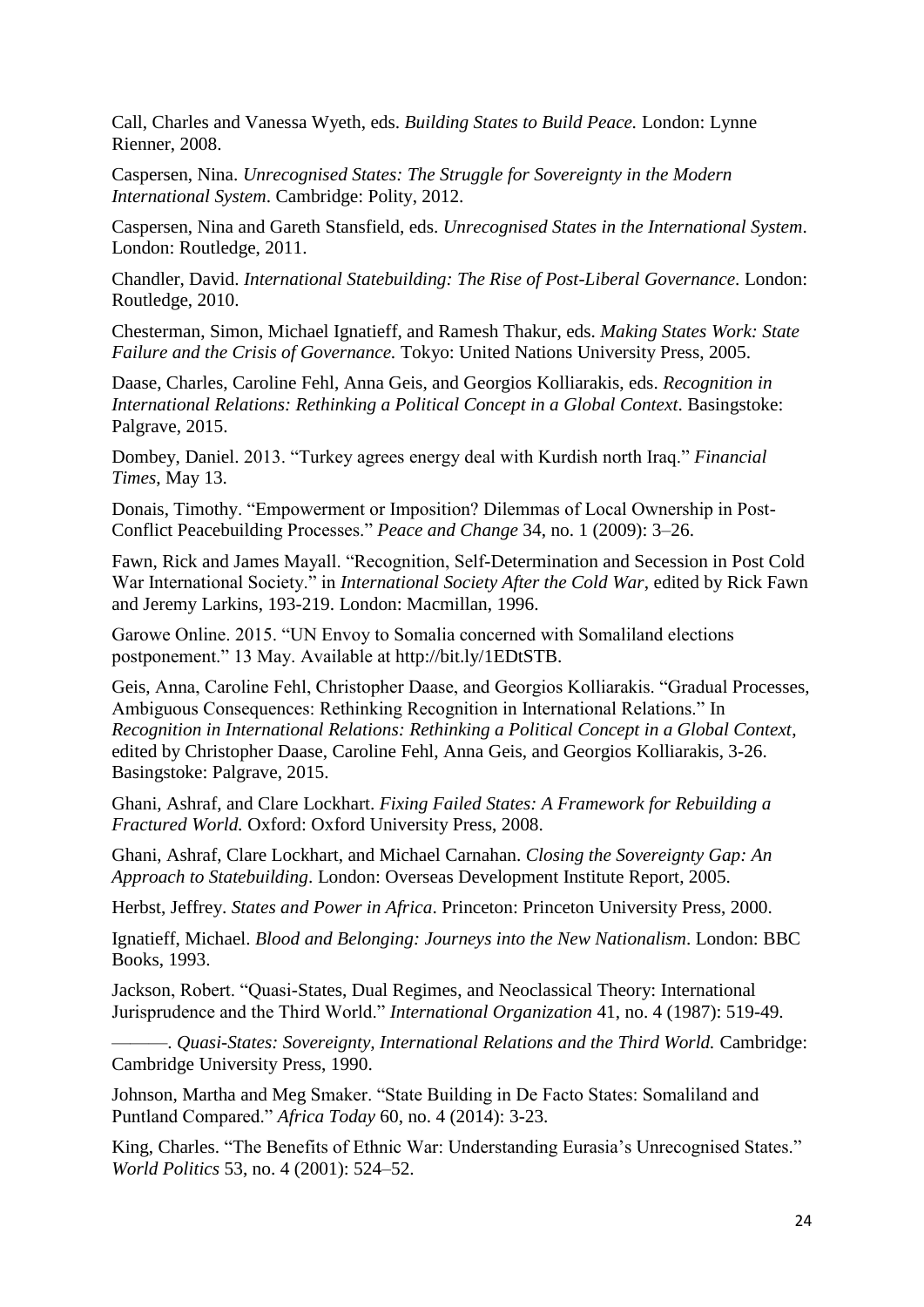Kingston, Paul and Ian Spears, eds. *States-Within-States: Incipient Political Entities in the Post-Cold War Era.* Basingstoke: Palgrave, 2004.

Kolstø, Pal. "The Sustainability and Future of Unrecognised Quasi-States." *Journal of Peace Research* 43, no. 6 (2006): 723–40.

Kolstø, Pal. and Helge Blakkisrud. "Living with Non-Recognition: State- and Nation-Building in the South Caucasian Quasi-States." *Europe-Asia Studies* 60, no. 3 (2008): 483– 509.

———. "From Secessionist Conflict Toward a Functioning State: Processes of State- and Nation-Building in Transnistria." *Post Soviet Affairs* 27, no. 2 (2011): 178–210.

Krasner, Stephen. *Sovereignty: Organized Hypocrisy*. Princeton: Princeton University Press, 1999.

Lewis, Ioan. *A Modern History of the Somali*. Oxford: James Curry, 2002.

Lynch, Dov. *Engaging Eurasia's Separatist States.* Washington, DC: United States Institute of Peace Press, 2004.

Mosendz, Polly. 2015. "Anti-ISIS Conference Snubs Kurdish Leaders." *Newsweek*, January 23.

Oeter, Stefan. "Non-Recognition Policies in Secession Conflicts and the Shadow of the Right of Self-Determination." In *Recognition in International Relations: Rethinking a Political Concept in a Global Context*, edited by C. Daase, et. al., 125-40. Basingstoke: Palgrave, 2015.

Paris, Roland and Timothy Sisk, eds. *The Dilemmas of Statebuilding: Confronting the Contradictions in Postwar Peace Operations*. London: Routledge, 2008.

Pegg, Scott. *International Society and the De Facto State*. Aldershot: Ashgate, 1998.

———. "From De Facto States to States-Within-States: Progress, Problems and Prospects." In *States-Within-States: Incipient Political Entities in the Post-Cold War Era*, edited by Paul Kingston and Ian Spears, 35-46. Basingstoke: Palgrave, 2004.

Pegg, Scott and Eki Berg. "Lost and Found: The Wikileaks of *De Facto* State-Great Power Relations." *International Studies Perspectives* (2014).

Renders, Marleen. *Consider Somaliland: Statebuilding with Traditional Leaders and Institutions*. Leiden: Brill, 2012.

Richards, Rebecca. "The Road Less Traveled: Self-Led Statebuilding and Non-Intervention in Somaliland." In *Statebuilding and State Formation: The Political Sociology of Intervention*, edited by Berit Bliesemann de Guevara, 149-64. London: Routledge, 2012.

———. *Understanding Statebuilding: Traditional Governance and the Modern State in Somaliland*. Farnham: Ashgate, 2014.

Rotberg, Robert. *When States Fail: Causes and Consequences*. Princeton: Princeton University Press, 2004.

Sisk, Timothy. *Statebuilding*. Cambridge: Polity, 2013.

Somaliland Academy for Peace and Development (SADP) and WSP-International. *Facilitating Somaliland's Democratic Transition.* Nairobi/Hargeisa: Dialogue for Peace Somali Programme Report, 2003.